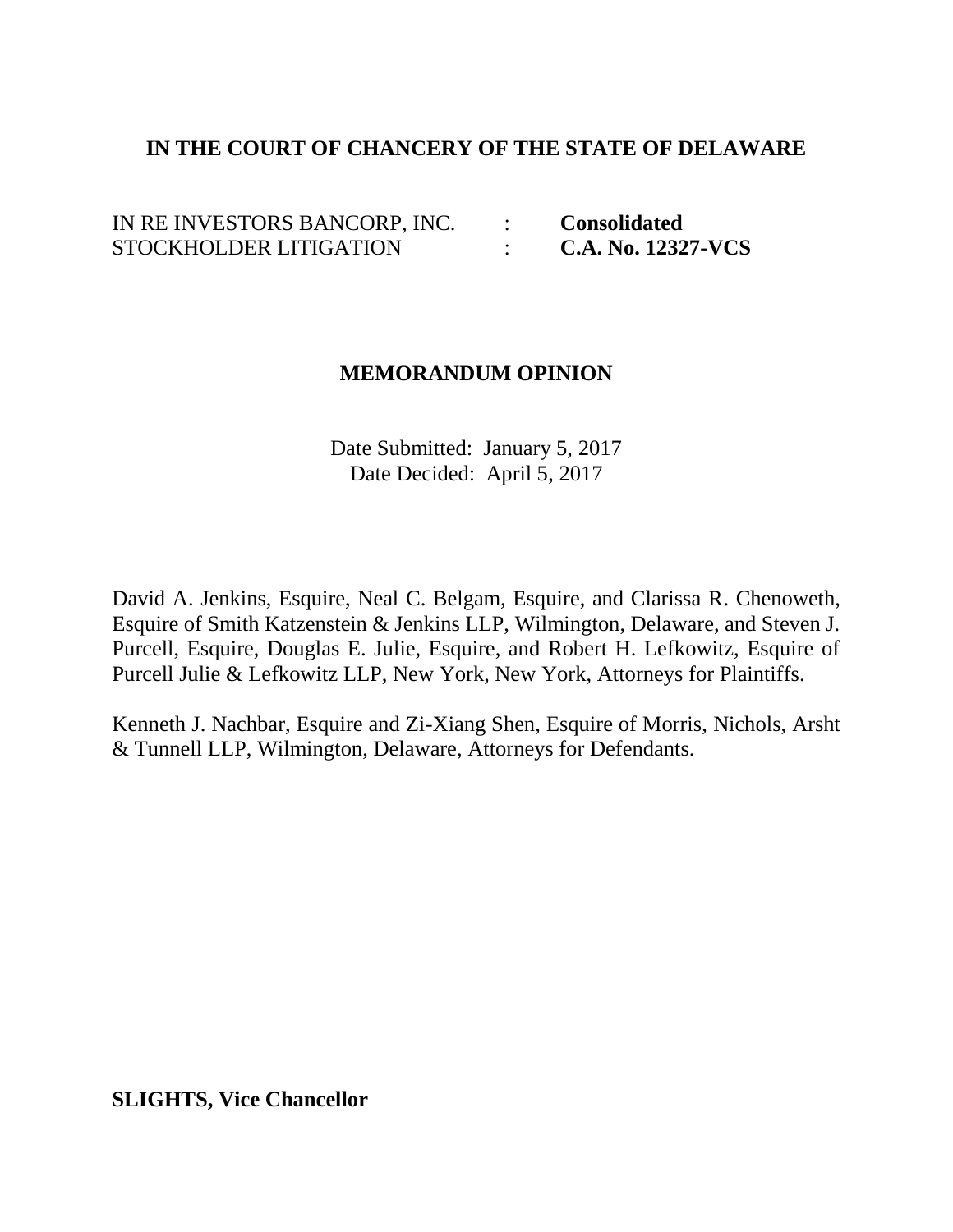A mutual holding company that owned more than half of the stock of a bank subsidiary completed a mutual-to-stock conversion to become a fully public stock holding company. Following the conversion, the directors adopted an equity compensation plan and submitted it to the stockholders for approval. After receiving stockholder approval, the directors granted themselves substantial restricted stock and stock options under the plan. When word of the equity awards became public, stockholders initiated this derivative action alleging that the compensation awards were excessive and unfair to the corporation.

The key issue in this case is whether the stockholder approval of the equity compensation plan extends to the board of directors' subsequent decision to authorize grants of awards under the plan such that the propriety of these awards should be reviewed under a waste standard. Always recognizing that these are inherently self-dealing transactions, this court has nonetheless considered challenges to board-level and executive compensation awards under different standards of review depending upon the specific details and parameters of the plan previously submitted for stockholder approval. In some instances, the court has determined that any purported limit on the total amount of equity compensation allowed under a plan approved by stockholders was, in fact, no limit at all. In these cases, this court has refused to deem approval of the overall plan as approval of any awards directors might give themselves under its terms and has reviewed the awards under the entire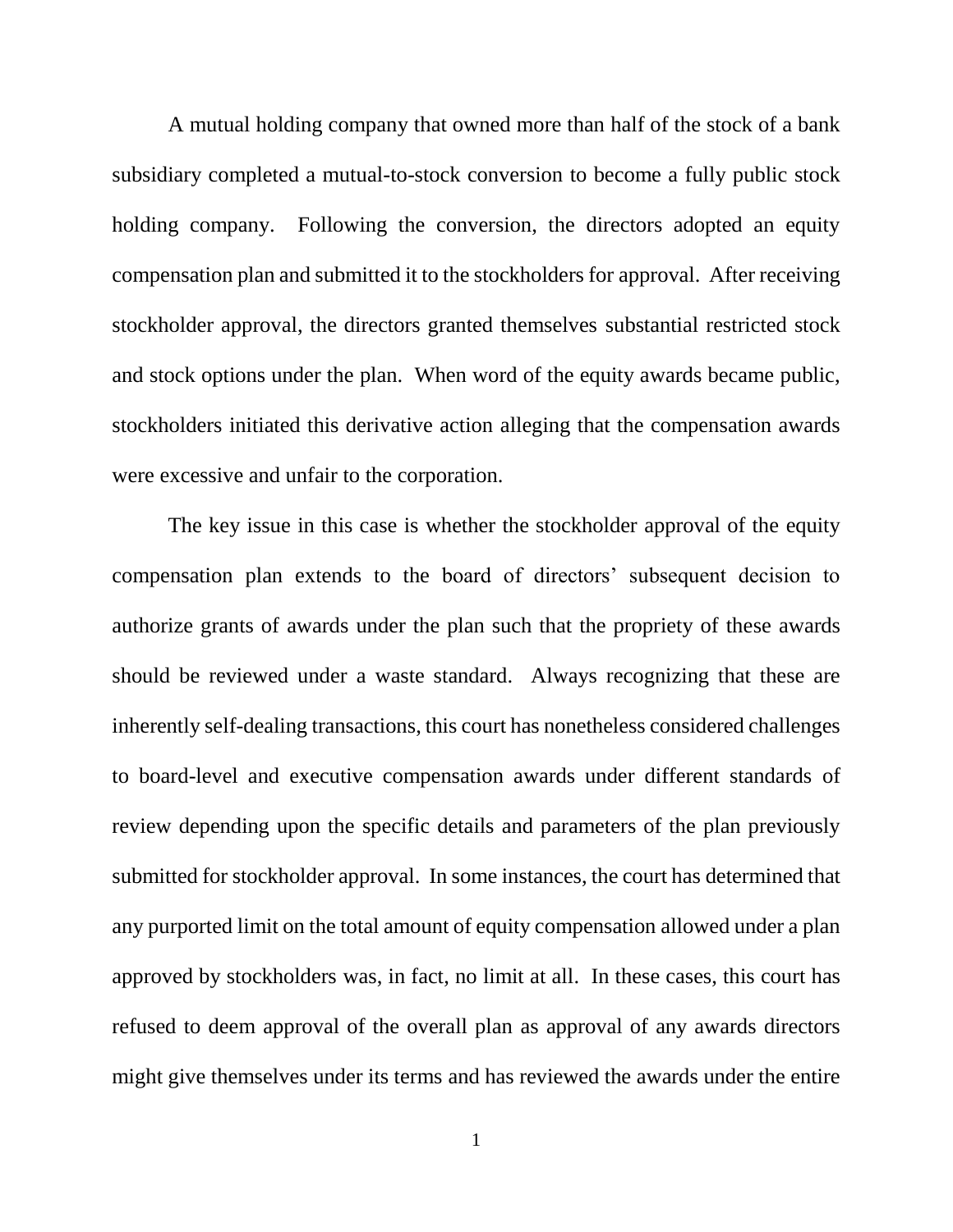fairness standard of review. In other instances, this court has concluded that the action of the directors fell within limits specifically imposed by the terms of the plan that had been approved by stockholders. Under these circumstances, this court deems the stockholder approval of the plan to be ratification of awards made under the plan and reviews the awards for waste.

In this case, both non-employee directors and executive directors were granted equity awards under a stockholder-approved plan. Critically, this plan included director-specific limits that differed from the limits that applied to awards to other beneficiaries under the plan. Based on settled guidance in this area, particularly *In re 3COM Corp. S'holders Litig.* and *Calma on Behalf of Citrix Systems*, *Inc. v. Templeton* ("*Citrix*"), 1 I conclude that the fully informed stockholder vote that approved the plan extended to the awards themselves, which indisputably fell within the limits set by the plan. Accordingly, the propriety of these awards will be reviewed under the business judgment rule which defaults to a waste standard. Plaintiffs have not pled waste. I also conclude that Plaintiffs have not satisfied the test for demand futility under Court of Chancery Rule 23.1 with respect to their claim challenging the grant of awards to the executive directors. Finally, I have determined that Plaintiffs' unjust enrichment claim is merely a recast of their breach of fiduciary

<sup>1</sup> 1999 WL 1009210 (Del. Ch. Oct. 25, 1999); 114 A.3d 563 (Del. Ch. 2015).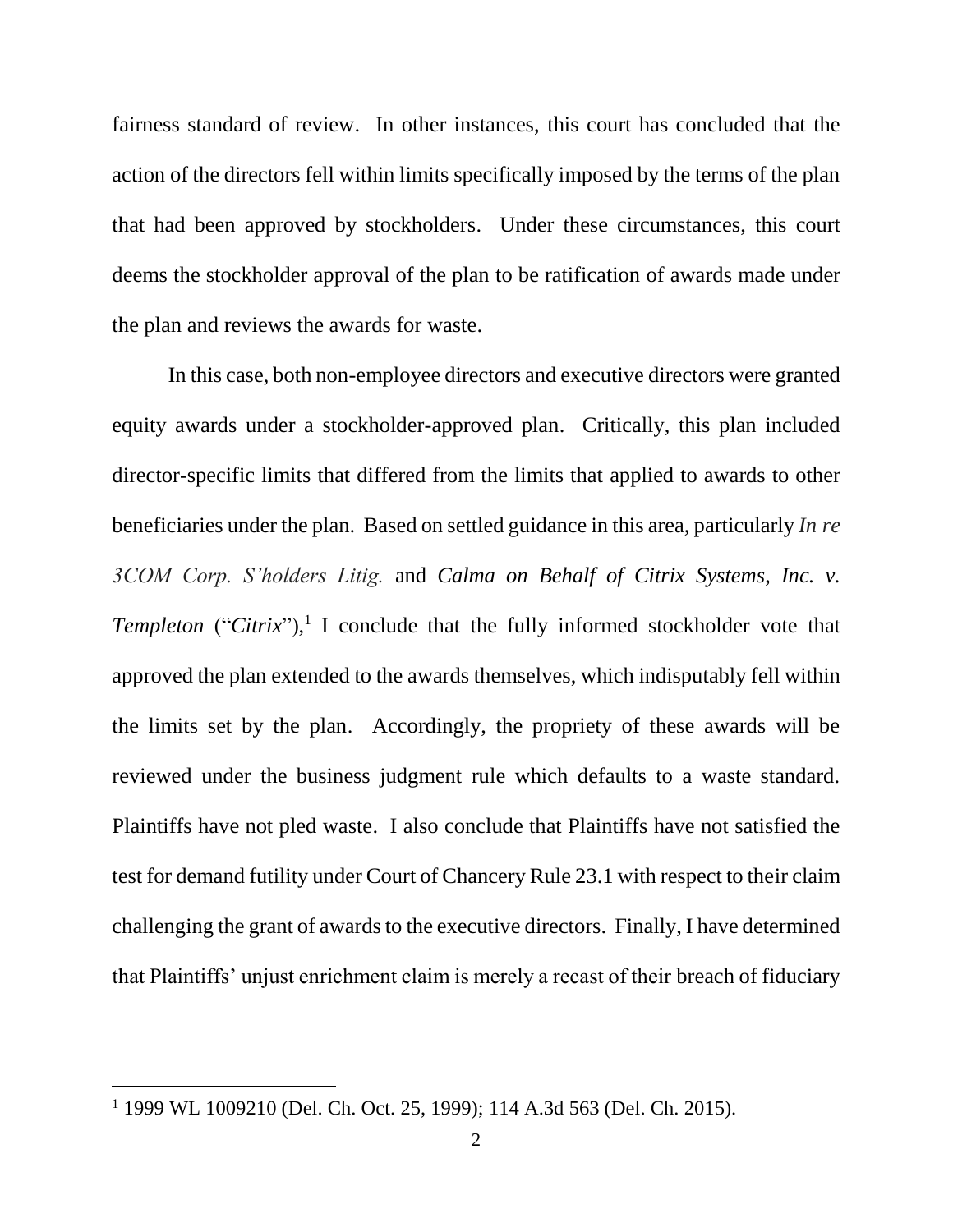duty claim and that they have failed to state a viable claim under either theory of recovery. Therefore, the motion to dismiss must be granted.

## **I. BACKGROUND**

The facts are drawn from allegations in the Complaint, documents integral to the Complaint and matters of which the Court may take judicial notice.<sup>2</sup> As it must at this stage of the proceedings, the Court assumes as true all well-pled facts in the Complaint.<sup>3</sup>

<sup>2</sup> *In re Crimson Exploration Inc. S'holder Litig.*, 2014 WL 5449419, at \*8 (Del. Ch. Oct. 24, 2014) ("'A judge may consider documents outside of the pleadings only when: (1) the document is integral to a plaintiff's claim and incorporated in the complaint or (2) the document is not being relied upon to prove the truth of its contents.' Under at least the first exception, [the court finds] that consideration of the Proxy Statement is appropriate in resolving this dispute.") (citation omitted); *In re Gardner Denver, Inc.*, 2014 WL 715705, at \*2 (Del. Ch. Feb. 21, 2014) (on a motion to dismiss, the Court may rely on documents extraneous to a complaint "when the document, or a portion thereof, is an adjudicative fact subject to judicial notice.") (footnotes and internal quotation marks omitted); *Narrowstep, Inc. v. Onstream Media Corp.*, 2010 WL 5422405, at \*5 (Del. Ch. Dec. 22, 2010) (same).

<sup>3</sup> Plaintiffs availed themselves of 8 *Del. C.* § 220 and secured books and records prior to filing their complaint. They have incorporated some of the fruits of this endeavor into their pleading. *See Rales v. Blasband*, 634 A.2d 927, 934–35 (Del. 1993) (noting the importance of utilizing the "tools at hand," including books and records demands, to investigate derivative complaints in order to overcome the pleading burdens imposed by Court of Chancery Rule 23.1); *King v. VeriFone Hldgs., Inc.*, 994 A.2d 354, 356 (Del. Ch. 2010), *rev'd on other grounds*, 12 A.3d 1140 (Del. 2011) ("For years, our Supreme Court has made clear that derivative plaintiffs should seek books and records and otherwise conduct an adequate investigation into demand excusal *before* rushing off to file a derivative complaint.").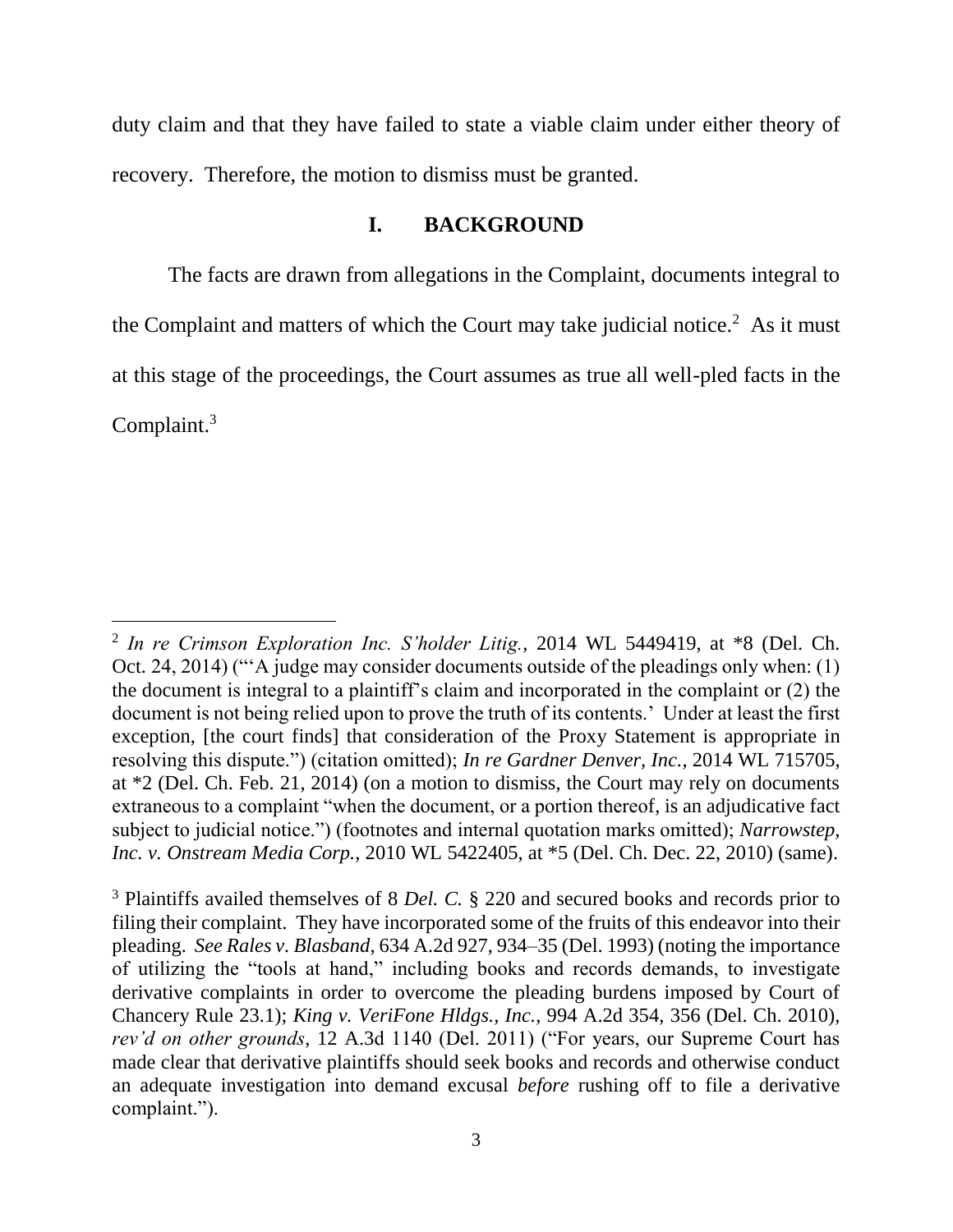#### **A. The Parties**

Plaintiffs, Robert Elburn and Dieter Soehnel, are and have continuously been stockholders of Investors Bancorp, Inc. ("Investors Bancorp" or the "Company") since May 7, 2014. Both stockholders acquired their shares in the Company's second-step offering described in detail below.

Defendants, Robert C. Albanese, Dennis M. Bone, Doreen R. Byrnes, Robert M. Cashill, William V. Cosgrove, Brian D. Dittenhafer, Brendan J. Dugan, James J. Garibaldi, Michele N. Siekerka and James H. Ward III are the ten nonemployee directors that sit on the Company's twelve-member board of directors (the "Non-Employee Director Defendants"). Defendants, Kevin Cummings, the Company's President and CEO, and Domenick A. Cama, the Company's COO and Senior Executive Vice President, are the two executive officers that serve on the Company's board (the "Executive Director Defendants").

Nominal Defendant, Investors Bancorp, is a Delaware corporation with its principal place of business in Short Hills, New Jersey. The Company is a holding company for Investors Bank, a New Jersey chartered savings bank that has its corporate headquarters in Short Hills, New Jersey and operates 143 branches located throughout New Jersey and New York.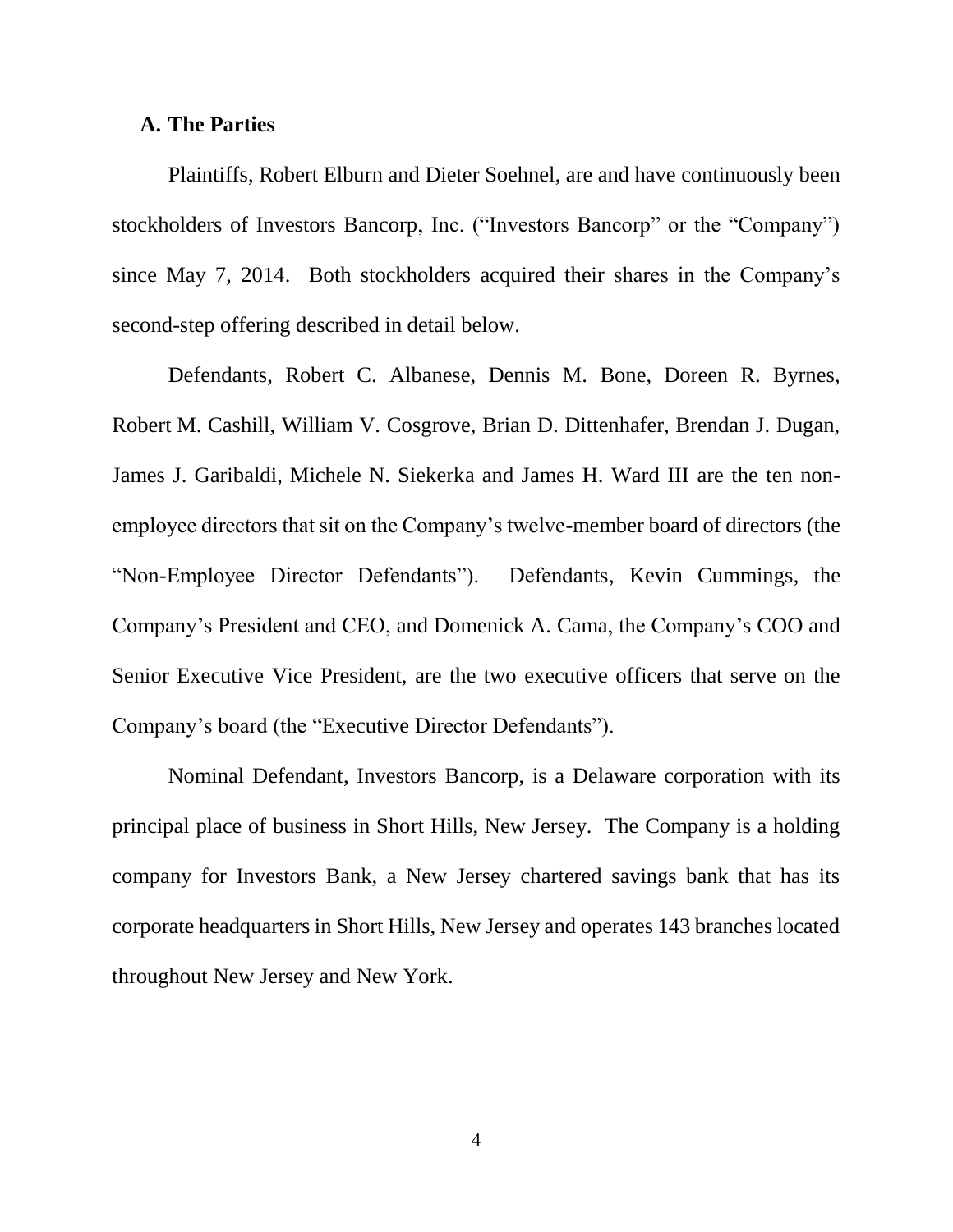## **B. Investors Bancorp Transitions to a Public Stock Holding Company Through a "Second-Step" Conversion**

Before the Company transitioned into its current capital structure, its predecessor, also called Investors Bancorp, Inc. ("Old Investors Bancorp"), completed an initial public offering in 2005. Through the initial public offering, Old Investors Bancorp offered 43.74% of its outstanding common stock for sale to public investors. After the public offering, Investors Bancorp, MHC, which was the mutual holding company parent of Old Investors Bancorp, held 54.94% of the outstanding common stock. The new Investors Bancorp was created in December 2013 in order for Old Investors Bancorp, Investors Bancorp, MHC and Investors Bank to undertake a Plan of Conversion and Reorganization (the "Conversion Plan"). Pursuant to the Conversion Plan, Investors Bancorp, MHC would cease to exist following the completion of a "second-step" conversion. Investors Bank would then reorganize from its two-tier mutual holding company structure into a fully public stock holding company structure (the "Mutual-to-Stock Conversion") and thereafter would become a wholly-owned subsidiary of a state-chartered stock corporation, Investors Bancorp (the "second step" of the conversion).

As part of the Conversion Plan, the shares of Old Investors Bancorp already held by the public were converted to shares of common stock of Investors Bancorp pursuant to an exchange ratio designed to preserve percentage ownership interests. The shares previously held by Investors Bancorp, MHC were sold to the public at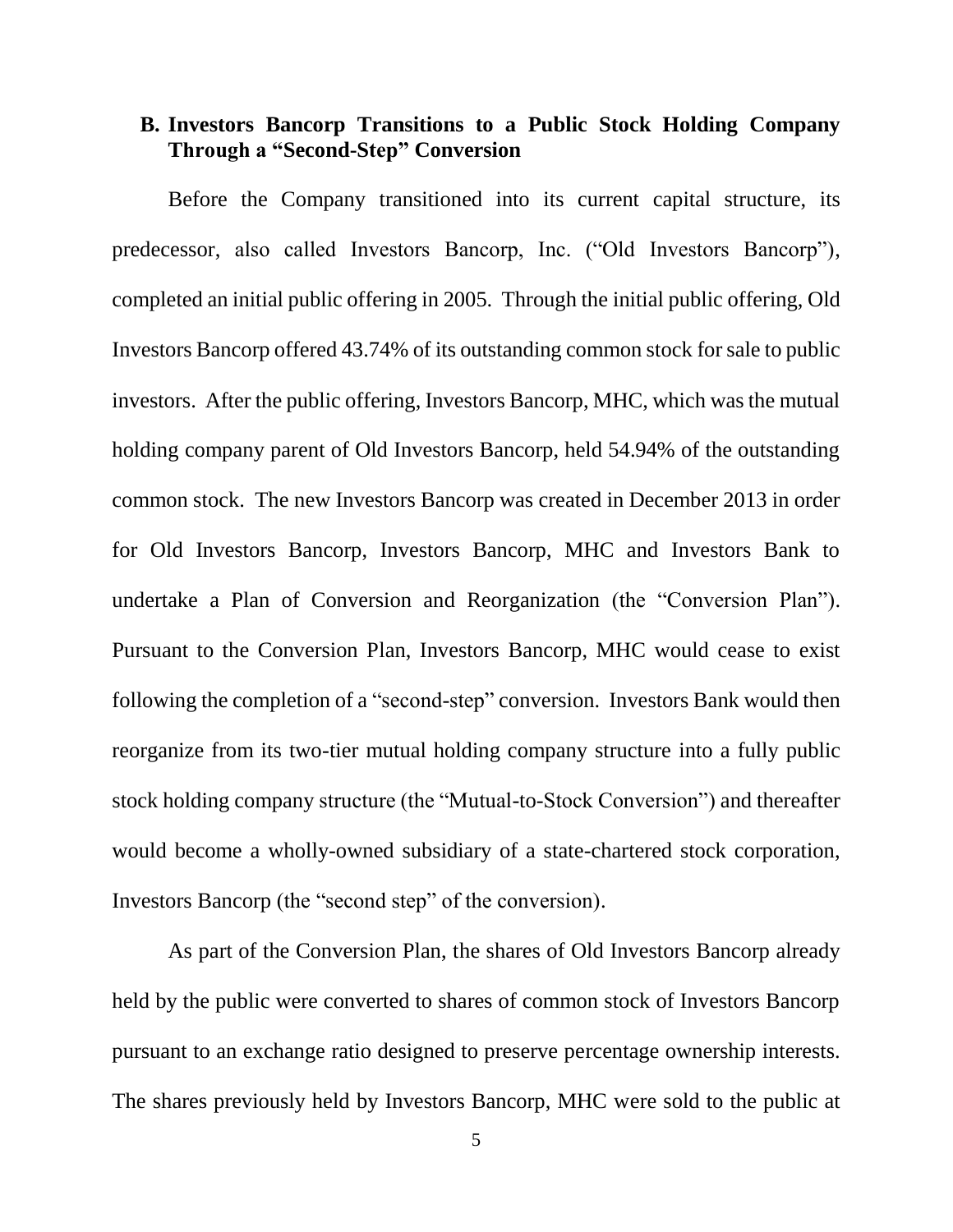\$10.00 per share. Through this second-step offering, the Company sold 219,580,695 shares and raised net proceeds of \$2.15 billion. The Conversion Plan was completed in May 2014.

### **C. 2014 Director Compensation**

The Company's board of directors (the "Board") sets director compensation based on recommendations of the Compensation and Benefits Committee (the "Compensation Committee"). The Compensation Committee's membership includes a majority of the Board with seven out of the ten non-employee directors serving on the committee. At issue in this case are equity awards approved by the Board as compensation for both non-employee and executive directors.

### **1. Non-employee Directors**

In 2014, non-employee directors were awarded three different strains of compensation: (i) a monthly cash retainer for board service; (ii) additional cash rewards for attending board and board committee meetings; and (iii) perquisites and other personal benefits. The Chairman of each committee received an additional annual retainer. As the following chart depicts, annual compensation for all nonemployee directors ranged from \$97,200 to \$207,005, with \$133,340 as the average amount of compensation per director.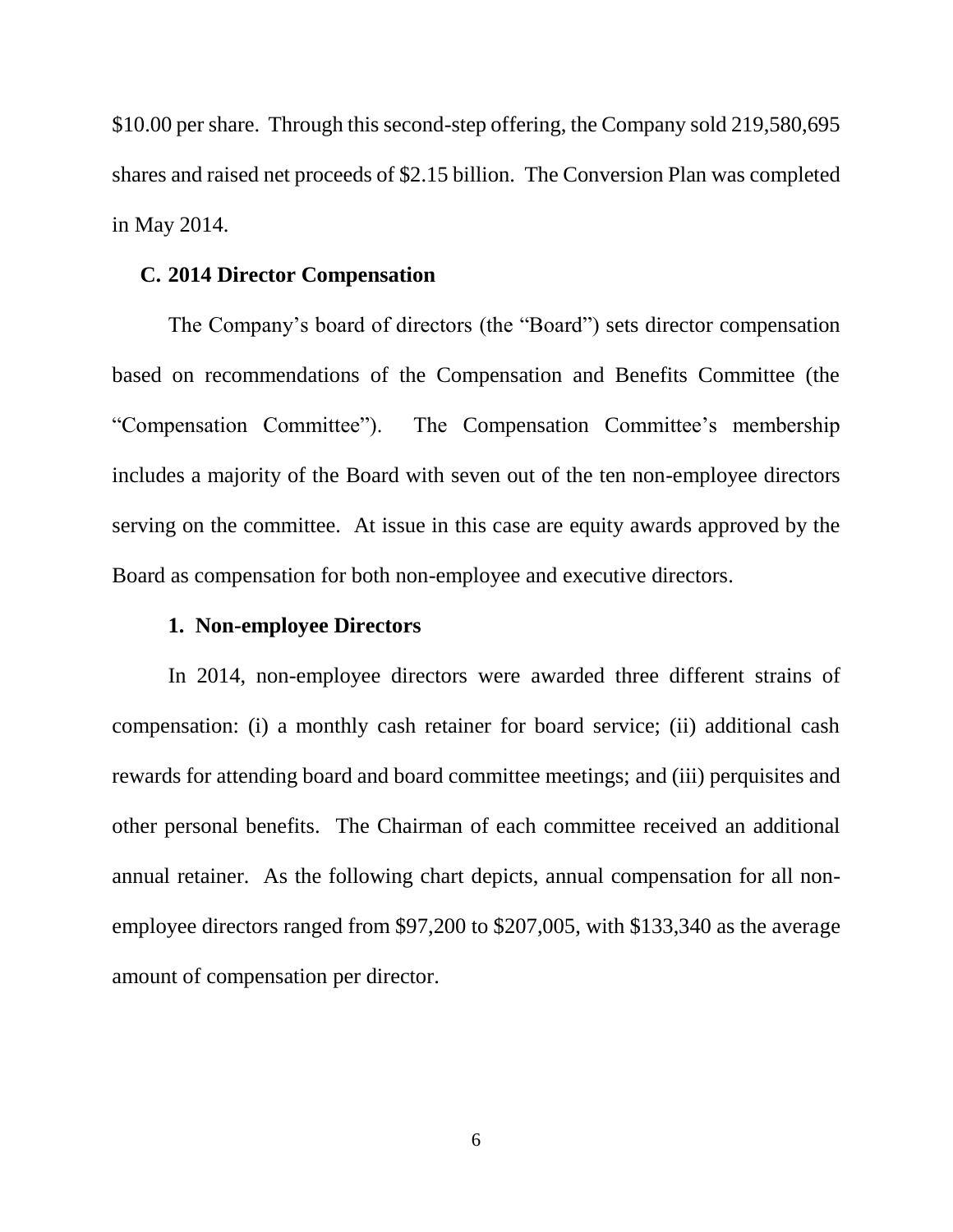| Name          | Investors           | <b>Bank Cash</b> | All Other                    | Total     |
|---------------|---------------------|------------------|------------------------------|-----------|
|               | <b>Bancorp Cash</b> | Fees             | Compensation                 |           |
|               | Fees                |                  |                              |           |
| Albanese      | \$56,500            | \$73,200         | \$343                        | \$130,043 |
| Bone          | \$37,500            | \$73,200         | \$264                        | \$110,964 |
| <b>Byrnes</b> | \$59,500            | \$73,200         | \$9,898                      | \$142,598 |
| Cashill       | \$48,000            | \$146,400        | \$12,605                     | \$207,005 |
| Cosgrove      | \$24,000            | \$73,200         | \$32,970                     | \$130,170 |
| Dittenhafer   | \$59,500            | \$73,200         | \$13,392                     | \$146,092 |
| Dugan         | \$45,000            | \$73,200         |                              | \$118,200 |
| Garibaldi     | \$24,000            | \$73,200         | $\qquad \qquad \blacksquare$ | \$97,200  |
| Siekerka      | \$45,000            | \$73,200         | \$230                        | \$118,430 |
| Ward          | \$59,500            | \$73,200         | -                            | \$132,700 |

# **2. Executive Directors**

As of 2014, Cummings, the Company's President and CEO, received the following compensation: (i) a base salary of \$1,000,000; (ii) an Annual Cash Incentive Award of up to 150% of his base salary contingent on certain performance goals; and (iii) perquisites and other benefits valued at \$278,400. In total, his annual compensation package was valued at \$2,778,700. For Cama, the Company's COO and Senior Executive Vice President, annual compensation consisted of: (i) a base salary of \$675,000; (ii) an Annual Cash Incentive Award of up to 120% of his base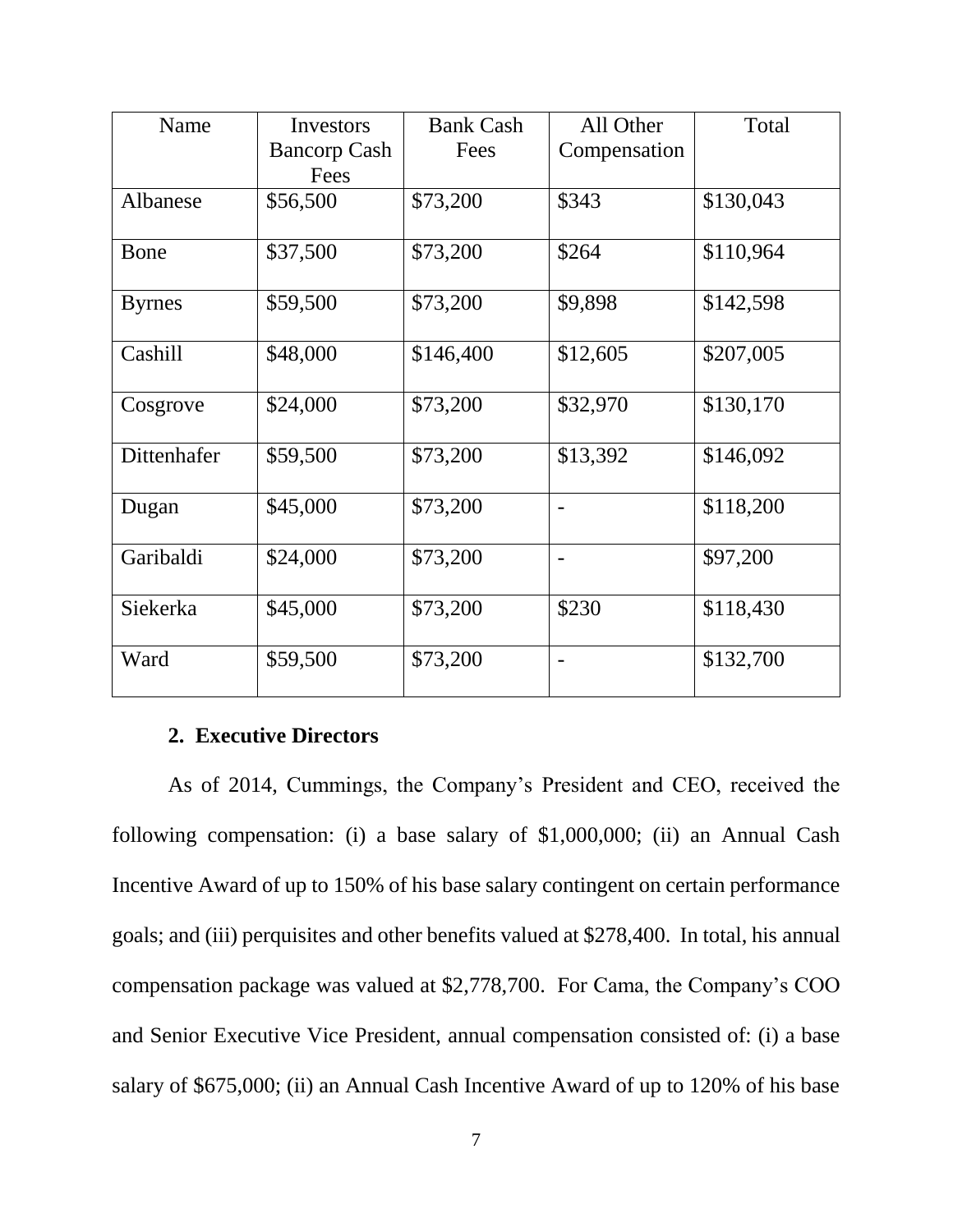salary; and (iii) perquisites and other benefits valued at \$180,794. In total, his 2014 compensation was valued at \$1,665,794.

### **D. The Adoption of the Equity Incentive Plan**

The Compensation Committee held a meeting on December 15, 2014, approximately seven months following the completion of the Conversion Plan, to review 2014 director compensation and to set compensation for 2015. At the meeting, a compensation consultant from GK Partners, Inc., Gregory Keshishian, presented a study analyzing the director compensation within eighteen publicly held companies that the Compensation Committee had previously identified as peers. The study revealed that, on average, these companies paid their non-employee directors \$157,350 in total compensation. The Company's average non-employee director compensation of \$133,340 in 2014 was in line with this figure. Following the presentation, the Compensation Committee recommended to the Board that the non-employee director compensation package remain the same for 2015. The only change was to increase the fees paid for attending committee meetings from \$1,500 to \$2,500.

The Compensation Committee discussed the compensation package for executive officers at the same meeting. After reviewing and discussing GK Partners' compensation study with respect to average compensation paid to executive officers, the Compensation Committee unanimously recommended to the Board that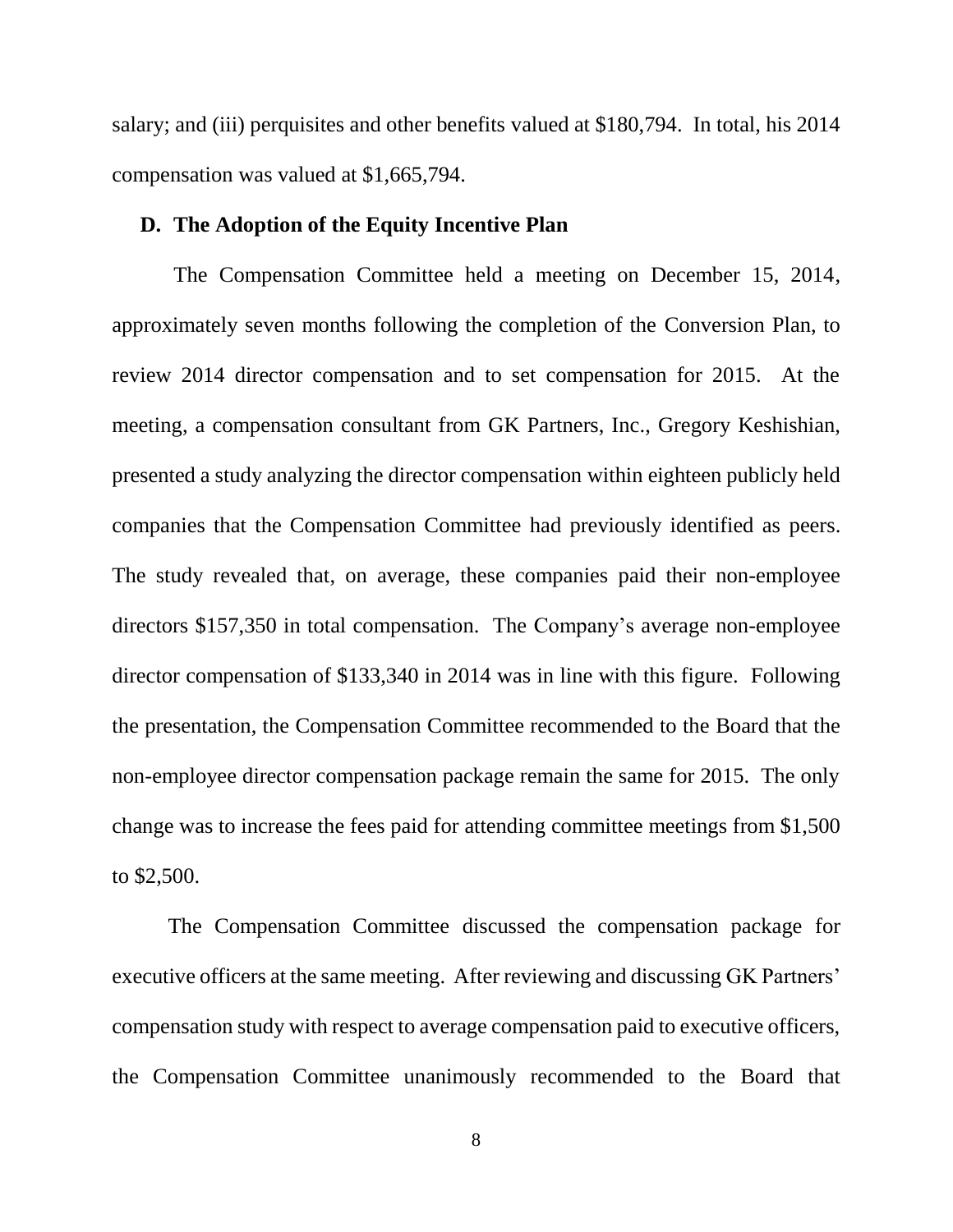Cummings' annual salary remain at \$1,000,000, but that his 2015 Annual Cash Incentive Award be increased from 150% to 200% of his base salary. The Board retained Cama's base salary at its 2014 level, but raised his 2015 Annual Cash Incentive Award from 120% to 160% of his base salary.

The only items left to be determined were the precise metrics that would apply to the incentive awards. Those metrics were set at the next meeting of the Compensation Committee on February 23, 2015. The meeting minutes do not reflect any discussion of additional awards for directors in 2015.

On March 24, 2015, the Board revisited director compensation and ultimately adopted the 2015 Equity Incentive Plan at issue in this litigation (the "EIP") to be administered by the Compensation Committee. Under the EIP, 30,881,296 shares of the Company's common stock are reserved for restricted stock awards, restricted stock units, incentive stock options, and non-qualified stock options for the Company's officers, employees, non-employee directors, and service providers. The EIP imposes limits on: (i) the number of shares the Company can issue as stock options (a maximum of 17,646,455) or as restricted stock awards, restricted stock units or performance shares (a maximum of 13,234,841), and (ii) the number of shares the Company can award to employees and directors. Specifically, the EIP imposes the following ceilings on awards to employees and non-employee directors: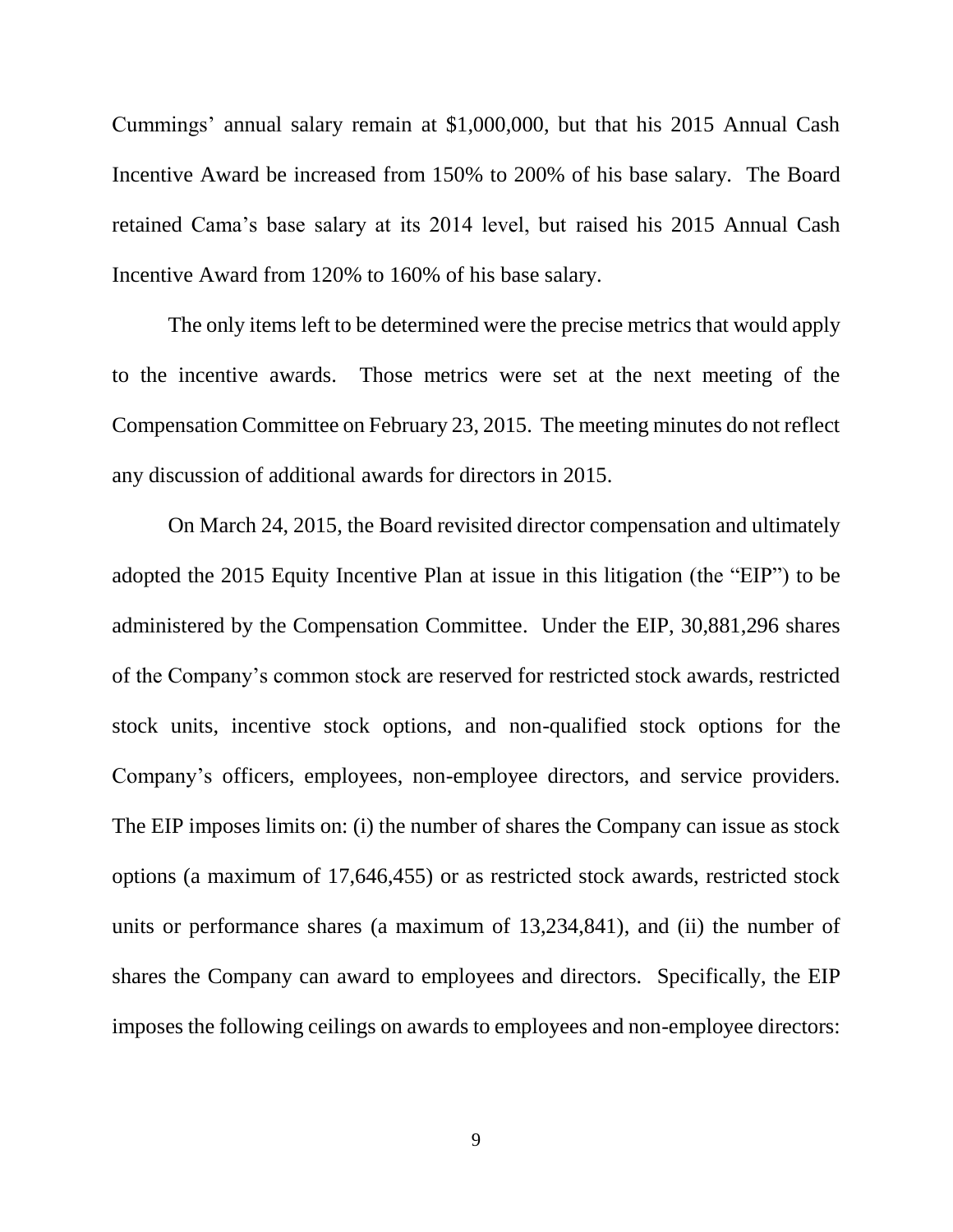- A maximum of 4,411,613 shares, in the aggregate (25% of the shares available for stock option awards), may be issued or delivered to any one employee pursuant to the exercise of stock options;
- A maximum of 3,308,710 shares, in the aggregate (25% of the shares available for restricted stock awards and restricted stock units), may be issued or delivered to any one employee as a restricted stock or restricted stock unit grant; and
- The maximum number of shares that may be issued or delivered to all non-employee directors, in the aggregate, pursuant to the exercise of stock options or grants of restricted stock or restricted stock units shall be 30% of all option or restricted stock shares available for awards, "all of which may be granted in any calendar year."<sup>4</sup>

According to the Proxy filed on April 30, 2015, the EIP was meant to "provide additional incentives for [the Company's] officers, employees and directors to promote [the Company's] growth and performance and to further align their interests with those of [the Company's] stockholders."<sup>5</sup> The Proxy also disclosed that "[t]he number, types and terms of awards to be made pursuant to the [EIP] are subject to the discretion of the [Compensation] Committee and have not been determined at this time, and will not be determined until subsequent to stockholder approval."<sup>6</sup> The EIP was put to a stockholder vote on June 9, 2015, at the Company's 2015

<sup>&</sup>lt;sup>4</sup> Transmittal Aff. of Zi-Xiang Shen in Supp. of Br. in Supp. of Defs.' Mot. to Dismiss Ex. 2, DEF 14A Proxy Statement ("Proxy") at 40; Proxy Appendix A, 2015 Equity Incentive Plan § 3.3.

<sup>5</sup> Proxy at 40.

 $6$  Proxy at 46.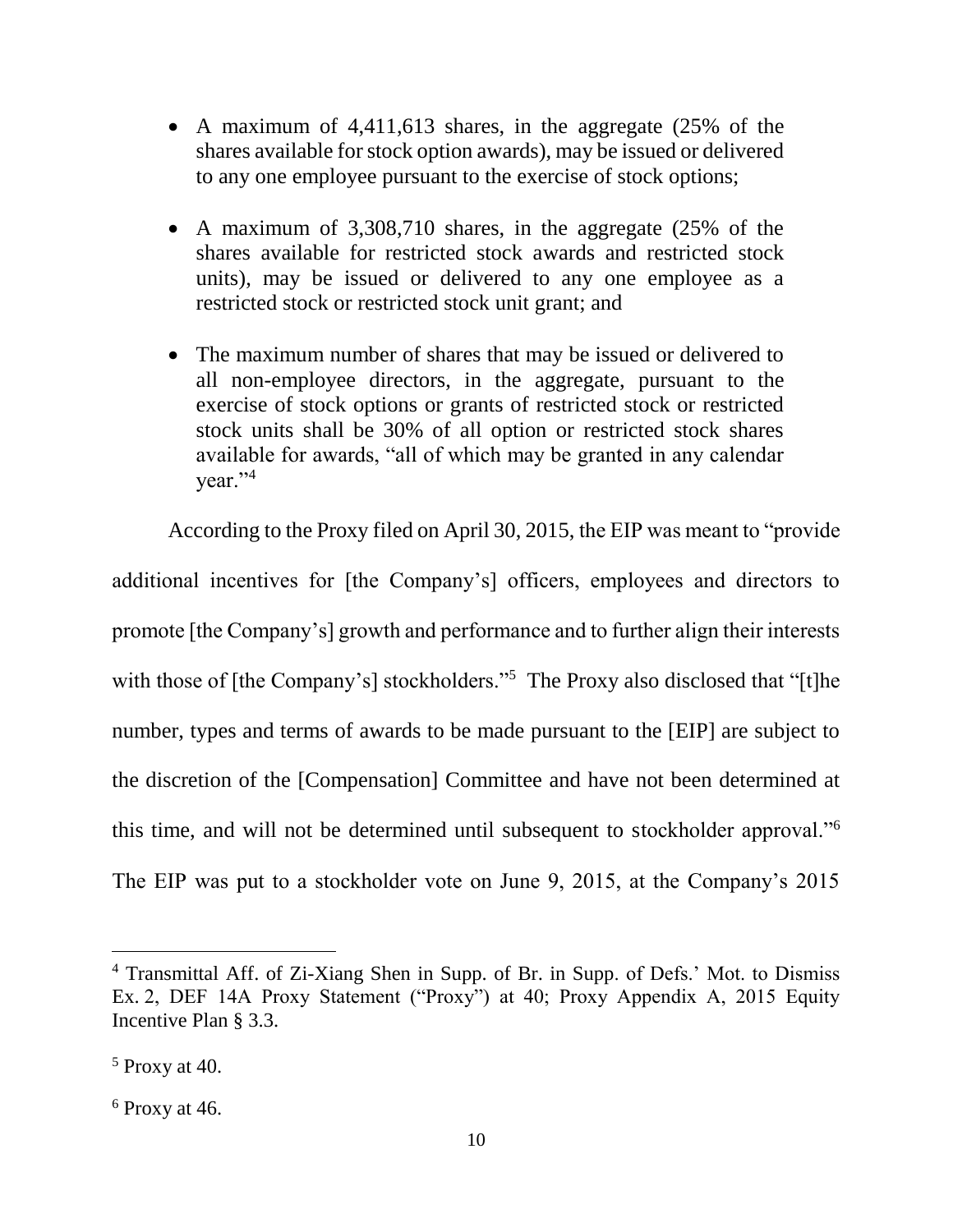Annual Meeting. Of the shares voted at the meeting, 96.25% voted to approve the EIP (representing 79.1% of the total shares outstanding).

### **E. 2015 Director Compensation**

Beginning on June 12, 2015, three days after the stockholder vote to approve the EIP, the Compensation Committee held four meetings that ultimately resulted in the approval of awards of restricted stock and stock options to all Board members. The minutes of the first meeting on June 12 state that the objective of the meeting was to "begin the process of determining the allocation of shares" to be granted under the EIP. At the next meeting, on June 16, the Board received input from various experts, including a presentation by outside counsel, Luse Gorman, PC. The materials for this presentation included a chart of 164 companies that had undergone a mutual-to-stock conversion in the past twenty years with a list of the number of stock options and stock awards that each company had distributed to its directors and executive officers upon completion of the conversion.

The Compensation Committee met next on June 19. At this meeting, the Compensation Committee focused on the language in the EIP that authorized up to 30% of the EIP's capacity to be granted to non-employee directors. At some point in the meeting, Cama proposed a number of restricted stock and stock options to be awarded to himself and Cummings. Thereafter, the Compensation Committee polled each member for a reaction to Cama's proposal and each "responded in the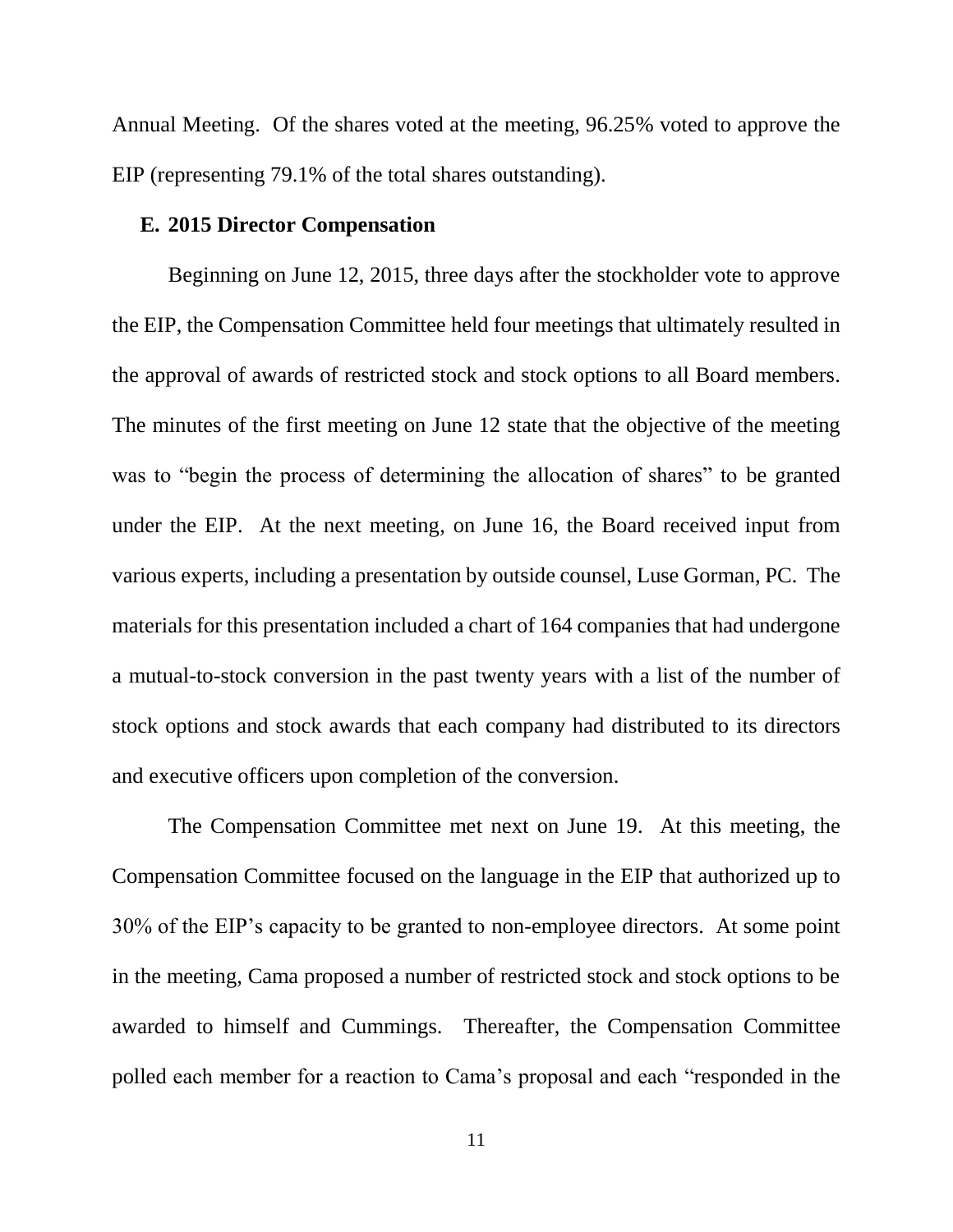affirmative." At the end of the meeting, the Compensation Committee held an executive session (without Cama and Cummings) during which "[a]ll members of the Committee reaffirmed their sentiment of where they came out in the open session" with respect to the awards to be granted to Cama and Cummings. A few days later, on June 23, the Board approved an award of stock options and restricted stock for each of the twelve Board members. In total, the grant date fair value of the awards for all twelve Board members was approximately \$51.5 million, broken down by member as follows:

| Name          | <b>Restricted Stock</b> | <b>Stock Options</b> | Total       |
|---------------|-------------------------|----------------------|-------------|
| Albanese      | \$1,254,000             | \$780,000            | \$2,034,000 |
| Bone          | \$1,254,000             | \$780,000            | \$2,034,000 |
| <b>Byrnes</b> | \$1,254,000             | \$780,000            | \$2,034,000 |
| Cashill       | \$1,881,000             | \$780,000            | \$2,661,000 |
| Cosgrove      | \$1,254,000             | \$780,000            | \$2,034,000 |
| Dittenhafer   | \$1,881,000             | \$780,000            | \$2,661,000 |
| Dugan         | \$1,254,000             | \$780,000            | \$2,034,000 |
| Garibaldi     | \$1,254,000             | \$780,000            | \$2,034,000 |
| Siekerka      | \$1,254,000             | \$780,000            | \$2,034,000 |
| Ward          | \$1,254,000             | \$780,000            | \$2,034,000 |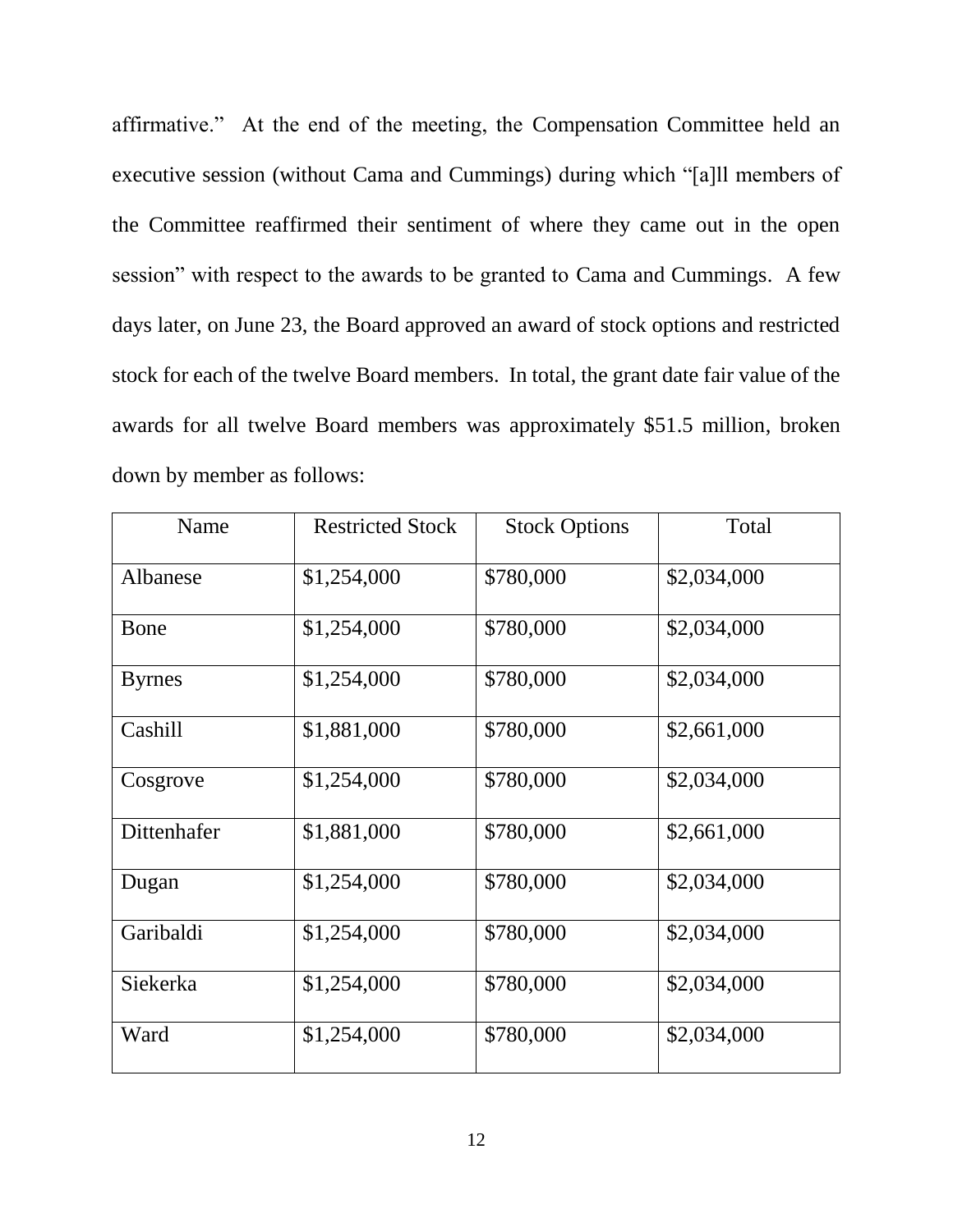| Cummings | \$12,540,000 | \$4,159,999 | \$16,699,999 |
|----------|--------------|-------------|--------------|
| Cama     | \$10,032,000 | \$3,327,998 | \$13,359,998 |

#### **F. Procedural History**

Following the Company's announcement of the equity awards in a Schedule 14A Proxy Statement issued on April 14, 2016, three separate complaints were filed in this Court alleging that the directors had breached their fiduciary duties by awarding themselves grossly excessive compensation. Following the Court's entry of an order appointing co-lead Plaintiffs and co-lead counsel, Defendants filed a motion to dismiss the Verified Stockholder Derivative Complaint (the "Compl.") under Court of Chancery Rule 12(b)(6) for failure to state a claim upon which relief can be granted and under Court of Chancery Rule 23.1 for failure to make a pre-suit demand with respect to the grants of equity compensation to the executive directors.

### **II. ANALYSIS**

As noted, the key issue with respect to Defendants' Rule 12(b)(6) motion is whether the stockholder approval of the EIP will be deemed ratification of the awards made under the plan. If so, then the awards to all directors will be reviewed for waste. In the alternative, Defendants argue that the Plaintiffs' failure to make a demand on the Board with respect to the awards to the Executive Director Defendants cannot be excused and requires dismissal of the Complaint under Rule 23.1 with respect to those awards. I first address Defendants' argument that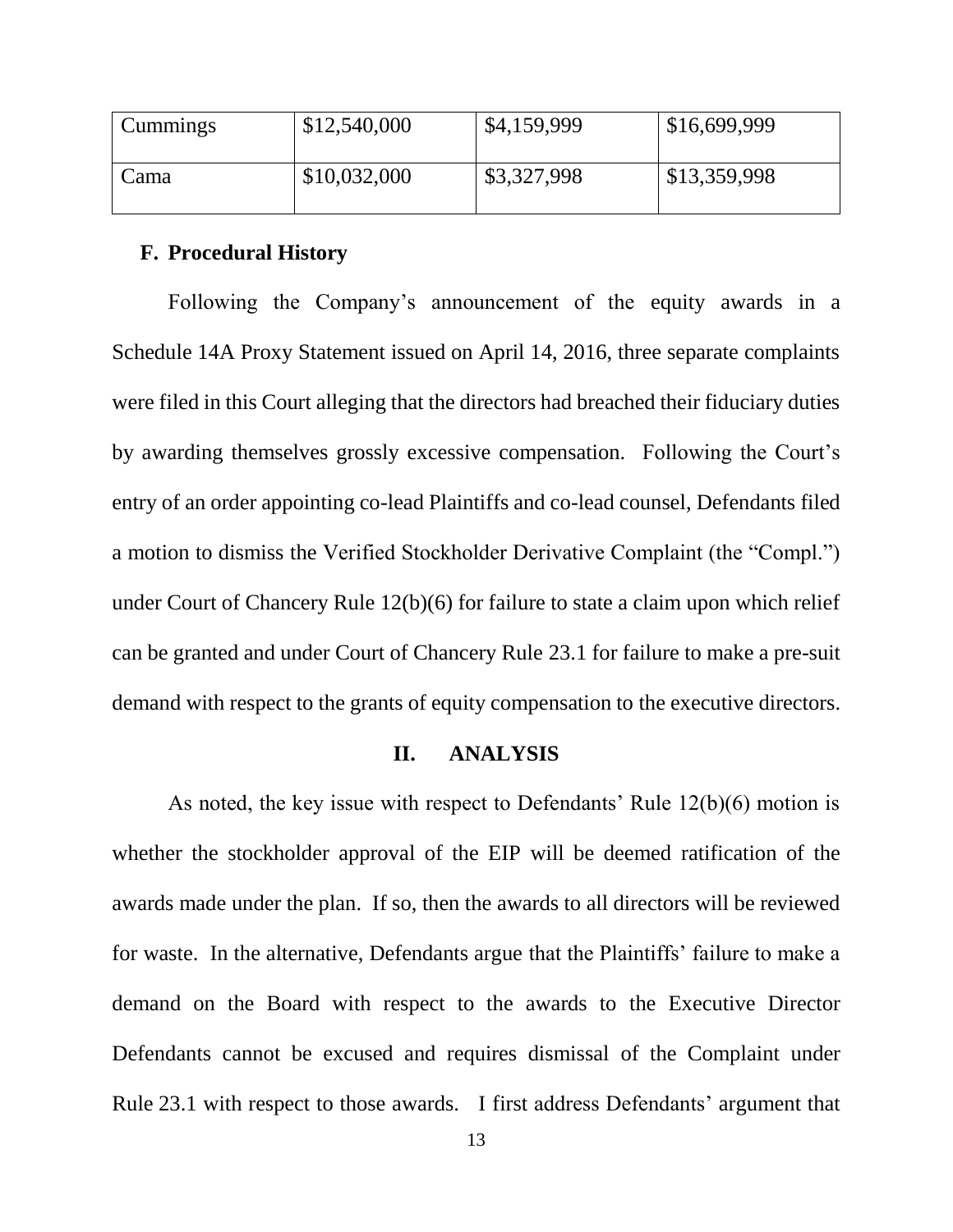the Complaint should be dismissed for failure to state a claim against all Defendants and then turn to whether demand on the Board was excused with respect to the specific grants of equity compensation to the Executive Director Defendants.

### **A. Motion to Dismiss Standard**

"The standards governing a motion to dismiss for failure to state a claim are well settled: (i) all well-pleaded factual allegations are accepted as true; (ii) even vague allegations are 'well-pleaded' if they give the opposing party notice of the claim; (iii) the Court must draw all reasonable inferences in favor of the nonmoving party; and (iv) dismissal is inappropriate unless the 'plaintiff would not be entitled to recover under any reasonably conceivable set of circumstances susceptible of proof."<sup>7</sup>

### **B. Stockholder Ratification of the EIP Awards**

 $\overline{a}$ 

Every member of the Board, including the seven members of the Compensation Committee, received awards. "[D]irector self-compensation decisions are conflicted transactions that 'lie outside the business judgment rule's presumptive protection, so that, where properly challenged, the receipt of selfdetermined benefits is subject to an affirmative showing that the compensation

<sup>7</sup> *Savor, Inc. v. FMR Corp.*, 812 A.2d 894, 896–97 (Del. 2002) (citations omitted).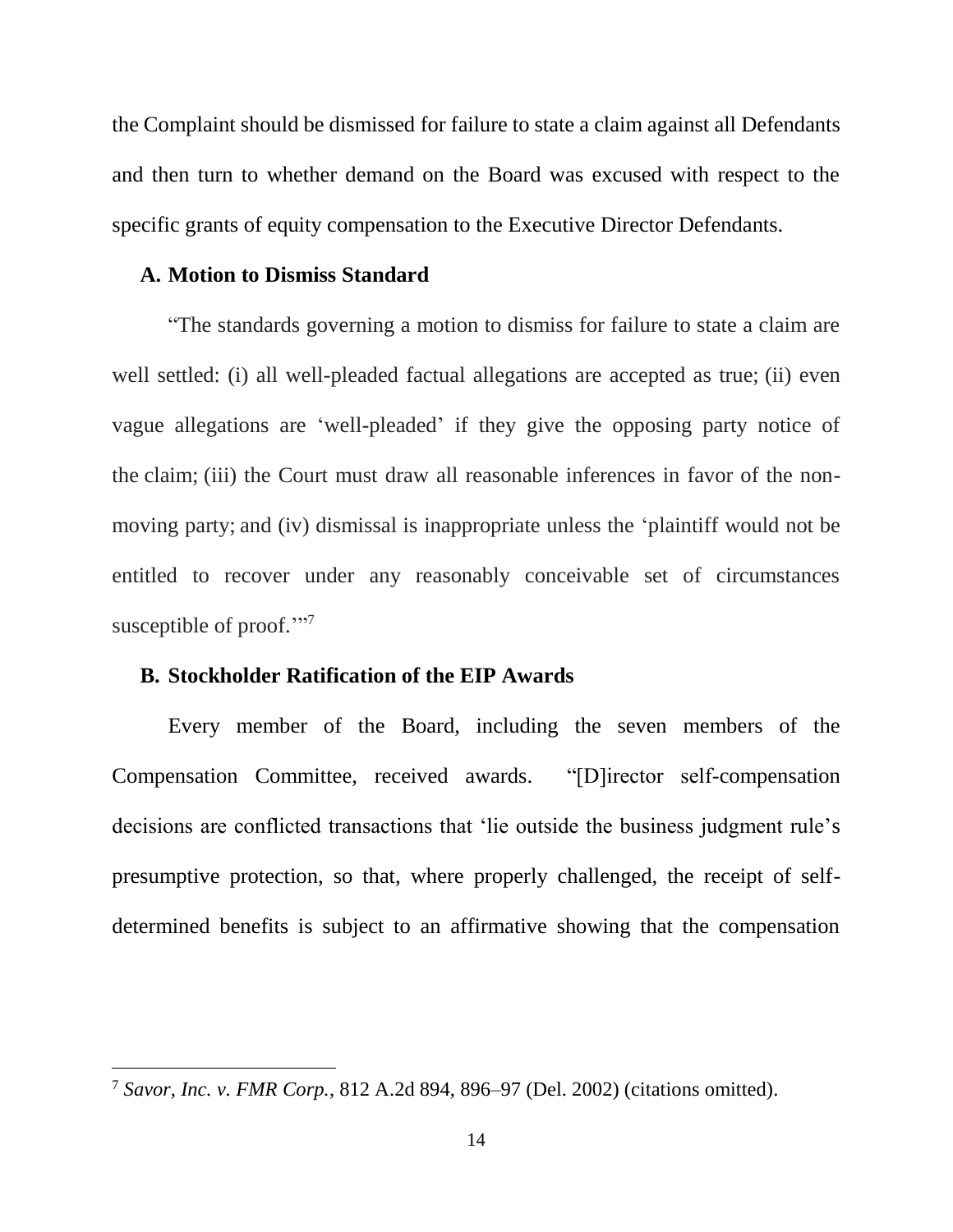arrangements are fair to the corporation."<sup>8</sup> Since the Board approved the grant of equity awards to themselves, entire fairness is the default standard of review.<sup>9</sup> To avoid entire fairness review, Defendants raise the affirmative defense of stockholder ratification. If they are correct that this defense is evident in the well-pled allegations of the Complaint, then the Court must review the awards under the business judgment rule standard.<sup>10</sup>

Plaintiffs contend that ratification cannot apply here for three reasons. *First*, the stockholders could not ratify the awards since the EIP approved by stockholders did not authorize self-executing payments of compensation nor did it contain "meaningful limits" on the amount of awards the Board members could grant themselves. *Second*, even if the plan lacked meaningful limits, the Defendants could

<sup>8</sup> *Calma on Behalf of Citrix Sys., Inc. v. Templeton*, 114 A.3d 563, 578 (Del. Ch. 2015) ("*Citrix*") (quoting *Telxon Corp. v. Meyerson*, 802 A.2d 257, 265 (Del. 2002)).

<sup>9</sup> Defendants sensibly make no argument that demand is not excused with respect to the grants of equity options the Non-Employee Director Defendants approved for themselves. This position is well-grounded because "the law is skeptical that an individual can fairly and impartially consider whether to have the corporation initiate litigation challenging his or her own compensation, regardless of whether or not that compensation is material on a personal level." *Citrix*, 114 A.3d at 576 (citation omitted).

<sup>10</sup> *Cambridge Ret. Sys. v. Bosnjak*, 2014 WL 2930869, at \*9 (Del. Ch. June 26, 2014) ("Because plaintiff has failed to undermine the validity of the stockholders approvals on which the equity awards in question were expressly conditioned, the business judgment rule applies to the board's decision to grant those awards in the first instance. [W]here business judgment presumptions are applicable, the board's decision will be upheld unless it cannot be attributed to any rational business purpose.") (citations and internal quotation marks omitted).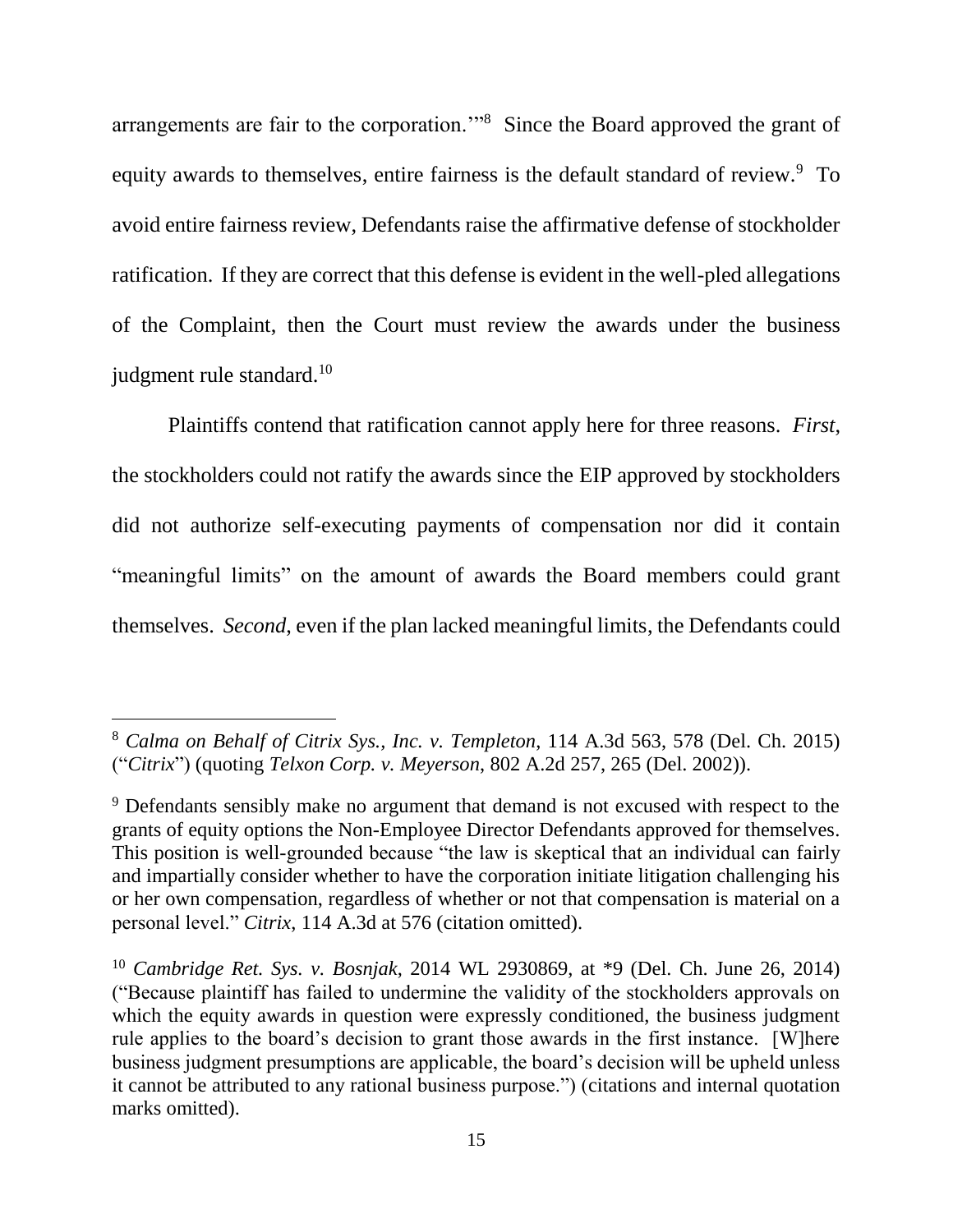have sought ratification by asking stockholders to approve the specific grants, but declined to do so. *Third*, Defendants cannot invoke ratification when they failed to disclose all material facts regarding the EIP when seeking stockholder approval of the plan. For the sake of efficiency and clarity, I will consider Plaintiffs' first two arguments together before addressing their argument regarding the lack of a fully informed stockholder vote. If the Board lacked authority to approve the awards or the limits in the EIP lacked the requisite level of specificity, then ratification is unavailable regardless of whether the vote was fully informed.

## **1. Are the Equity Awards Ratifiable?**

Chancellor Allen addressed the effect of "ratification" by a stockholder vote on the review of an equity compensation plan in *Lewis v. Vogelstein*.<sup>11</sup> He noted that the doctrine of ratification is animated by "principles [that are] broader than those of corporation law"; it derives from the recognition in agency law that a principal may confer upon the agent authority to act "in circumstances in which the agent had no authority or arguably had no authority."<sup>12</sup> He then confirmed that the

 $11$  699 A.2d 327 (Del. Ch. 1997).

<sup>&</sup>lt;sup>12</sup> *Id.* at 334. I note, as some other members of the court have observed, that the term "ratification" does not fit perfectly in this context because "[r]atification in the usual sense, involves shareholders affirmatively sanctioning earlier board action, the effect of which is to validate the action" and agree that the term "advance ratification" is somewhat "oxymoronic." *In re 3COM S'holders Litig.*, 1999 WL 1009210, at \*3 (Del. Ch. Oct. 25, 1999). Nevertheless, "for lack of a better nomenclature and in the interest of simplicity," I use the term ratification throughout this opinion to describe the concept of advanced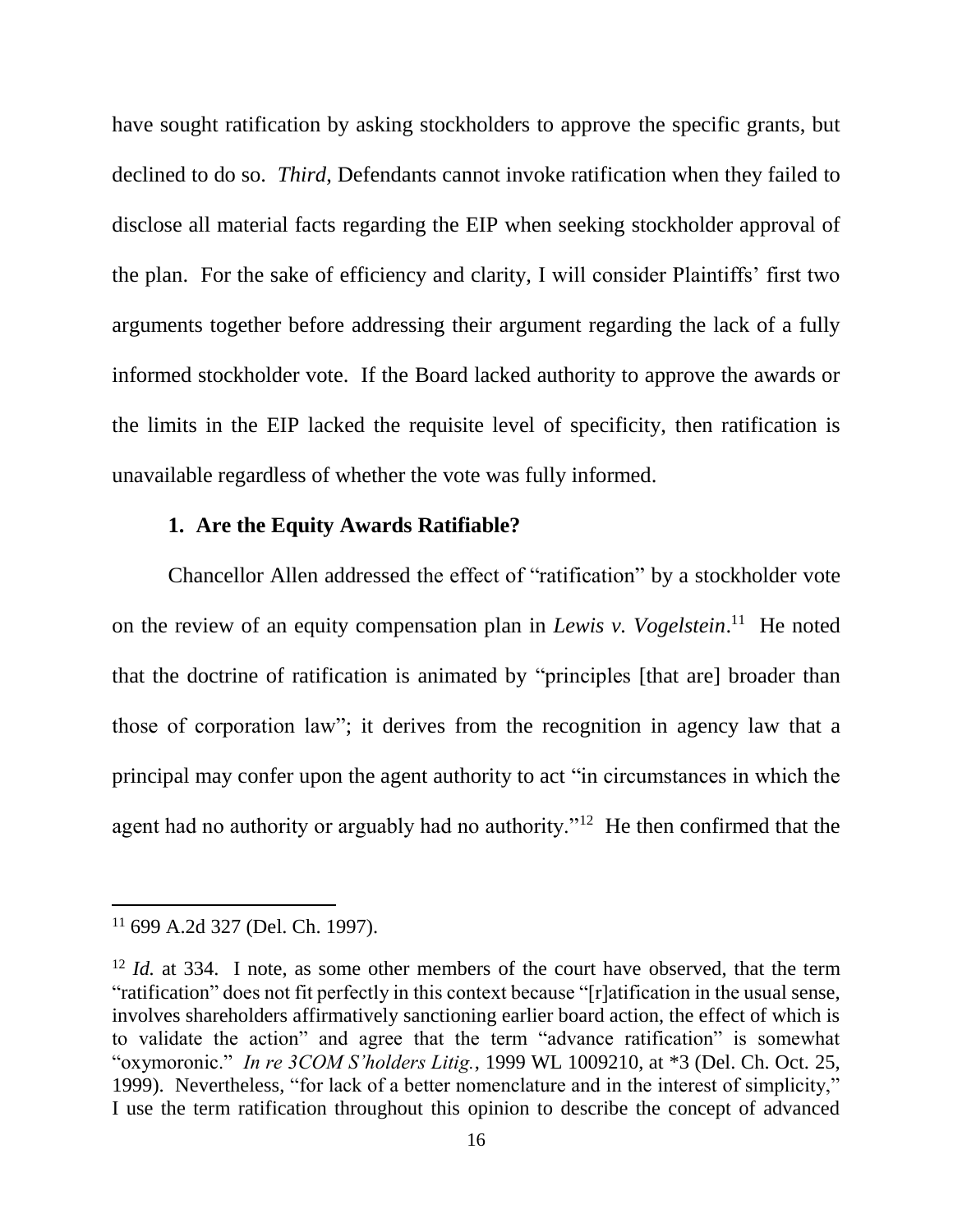doctrine would apply when stockholders give their informed approval of officer or director option grants, even though the transactions are inherently self-interested, and that stockholder ratification will result in "protect[ion] [of] the transaction from judicial review except on the basis of waste."<sup>13</sup>

Plaintiffs agree that a fiduciary "can avoid entire fairness review of a selfdealing transaction by demonstrating that the transaction has been ratified by a fully informed and uncoerced vote of a majority of disinterested stockholders, in which case business judgement will apply and plaintiff must meet the standard for pleading a waste claim."<sup>14</sup> They argue, however, that the awards at issue here were not ratified because the specific parameters of the EIP were such that no award of equity compensation under the EIP could have been approved by stockholders in advance. In other words, according to the Plaintiffs, the awards at issue here were not ratifiable because the Board failed to seek stockholder approval for the specific awards made under the plan. To support this position, Plaintiffs characterize the EIP as an "omnibus stock plan" and contend that Defendants are relying upon an argument that this court repeatedly has rejected; specifically, that director decisions on

stockholder approval of awards made under a previously approved plan. *Citrix*, 114 A.3d at 579 n. 63.

<sup>13</sup> *Lewis v. Vogelstein*, 699 A.2d 327, 336 (Del. Ch. 1997).

<sup>&</sup>lt;sup>14</sup> Pls.' Opp'n to Defs.' Mot. to Dismiss Pls.' Compl. ("Answering Br.") 25.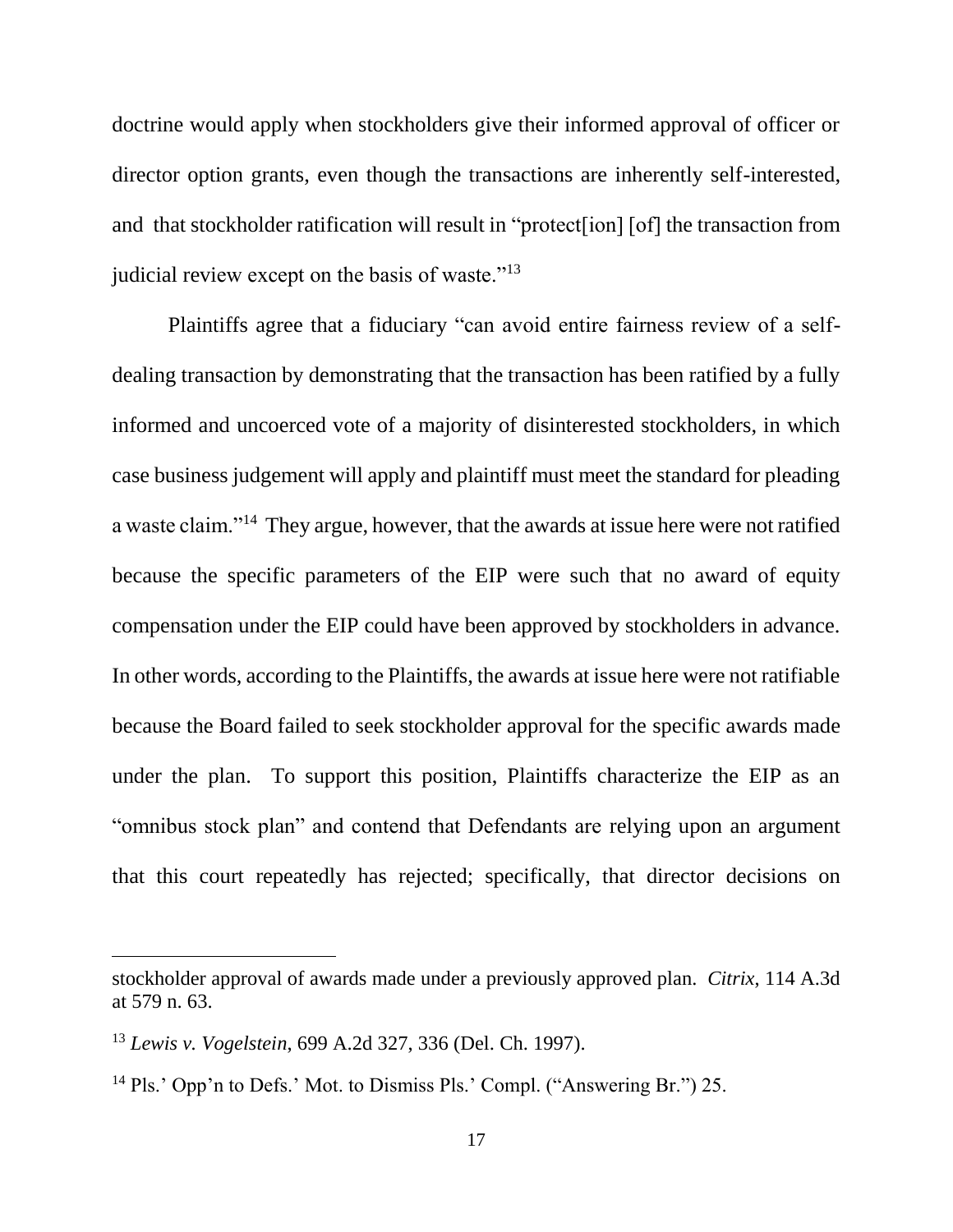compensation are entitled to business judgment rule deference as long as the awards do not violate a stockholder-approved plan, regardless of its lack of specific limits.

This court recently performed an exhaustive review of the law of stockholder ratification with regard to director equity compensation in *Citrix*. There, Chancellor Bouchard analyzed in detail "how shareholder approval has been treated for 60 years, both by the Supreme Court and the Chancery Court."<sup>15</sup> *Citrix* is rich with helpful guidance in this area of our law, but the most salient, given the facts of this case, is the effect that "director-specific" limits within a stockholder-approved equity compensation plan will have on the efficacy and reach of stockholder approval. The court noted that there is a distinction between stockholder approval of a plan that features broad parameters and "generic" limits applicable to all plan beneficiaries on the one hand and, on the other hand, a plan that sets "specific limits on the compensation of the particular class of beneficiaries in question."<sup>16</sup> Approval of broader plans will not extend to subsequent grants of awards made pursuant to that plan; approval of plans with "specific limits," however, will be deemed as ratification of awards that are consistent with those limits.<sup>17</sup>

<sup>&</sup>lt;sup>15</sup> *Citrix*, 114 A.3d at 578 (internal citation omitted).

<sup>16</sup> *Id.* at 587.

<sup>17</sup> *Compare Sample v. Morgan*, 914 A.2d 647, 663–64 (Del. Ch. 2007) (holding that "the mere approval by stockholders of a request by directors for the authority to take action within broad parameters does not insulate all future action by the directors within those parameters from attack") *with 3COM*, 1999 WL 1009210, at \*3 n.9 (noting that "the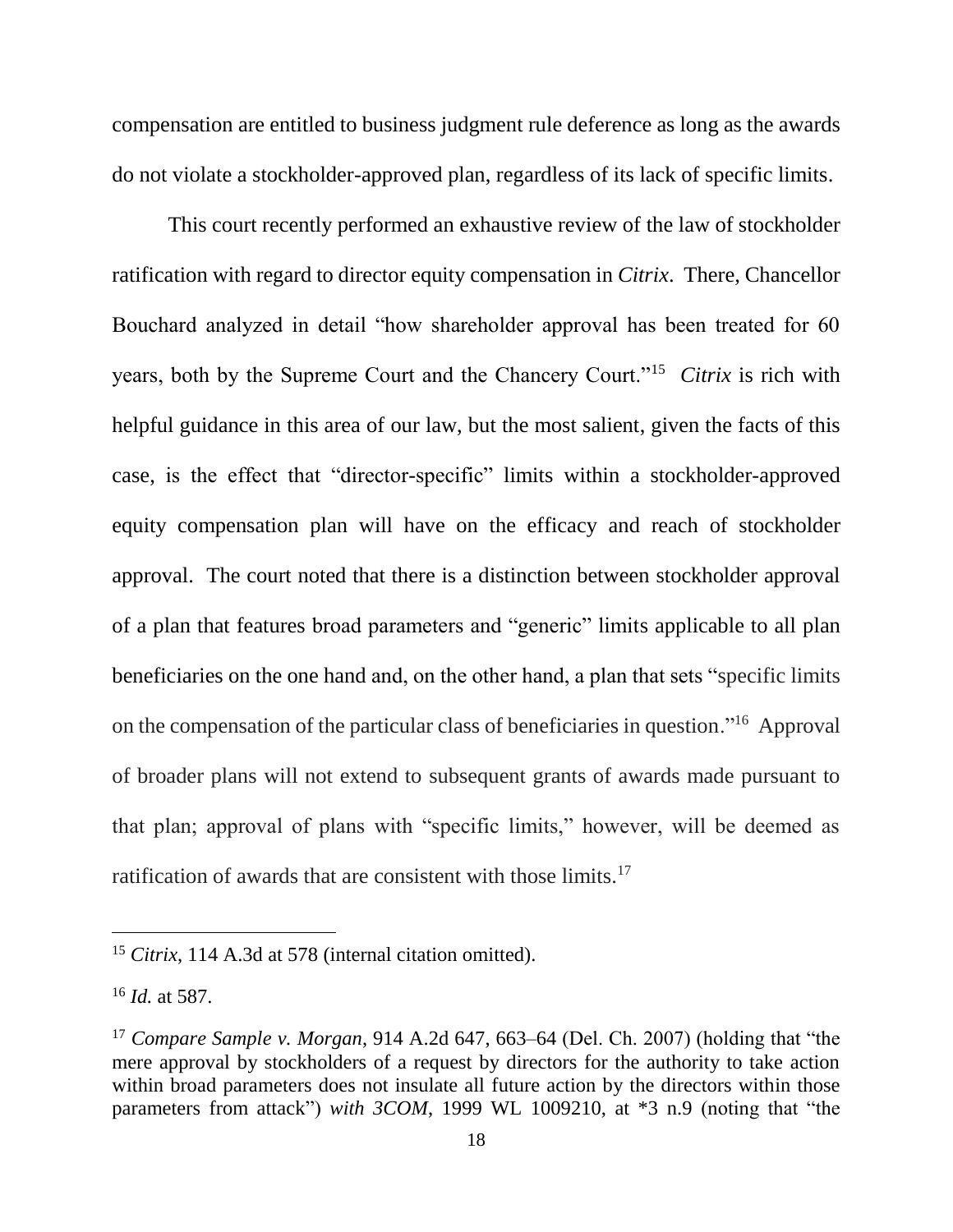In *Citrix*, the court concluded "that the defendants have not established that Citrix stockholders ratified the RSU Awards because, in obtaining omnibus approval of a Plan covering multiple and varied classes of beneficiaries, the Company did not seek or obtain stockholder approval of any action *bearing specifically on the*  magnitude of compensation to be paid to its non-employee directors."<sup>18</sup> In reaching this conclusion, the court relied heavily, by way of distinction, upon *3COM*.There, the plaintiffs challenged what they believed to be "excessive" and "lavish" options granted to the company's directors under a stockholder-approved plan.<sup>19</sup> The court ultimately concluded that the stockholders had approved the grants at issue because the stockholders had approved a director stock option plan with director-specific ceilings. Specifically, the court observed that the "board issued options to directors in amounts *within the specific ceilings* set forth in the plan as approved by 3COM stockholders," a point which the court in *Citrix* described as "critical to the Court's

strictures of this plan include . . . specific ceilings on the awarding of options each year .... [and] it is implicit that the Board may only exercise discretion within these parameters and is free to award as many options as the Plan permits or as few as zero options," and holding that "[o]ne cannot plausibly contend that the directors structured and implemented a self-interested transaction inconsistent with the interests of the corporation and its shareholders when the shareholders knowingly set the parameters of the Plan, approved it in advance, and the directors implemented the Plan according to its terms.").

<sup>18</sup> *Citrix*, 114 A.3d at 569 (emphasis in original).

<sup>19</sup> *3COM*, 1999 WL 1009210, at \*1.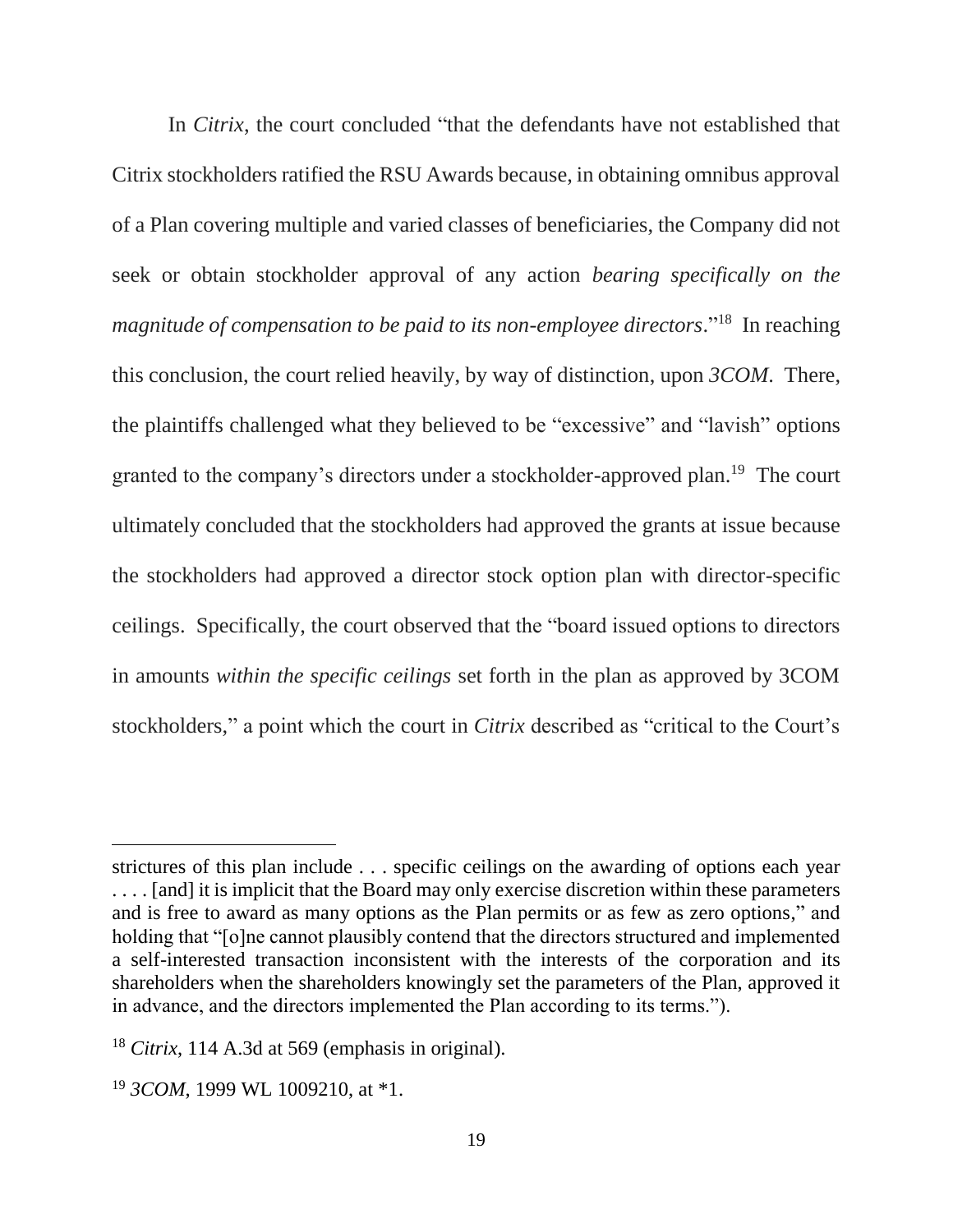analysis."<sup>20</sup> Indeed, in summarizing *3COM*'s holding, *Citrix* explained that "[t]he rationale of the Court's conclusion in *3COM* is that it would have made little sense to have required the *3COM* directors to establish the entire fairness of their compensation when the directors exercised their business judgment to grant options in amounts within the director-specific ceilings previously approved by stockholders."21

Plaintiffs seek to distinguish *3COM* on two grounds. First, they emphasize that the plan at issue in *3COM* applied only to directors and not company executives or other beneficiaries. Second, they argue that the *3COM* plan defined its terms and limits in such detail that the court there had no difficulty concluding that the stockholder vote to approve the plan was tantamount to approval in advance of any grants that were within the parameters of the plan. Essentially, Plaintiffs argue that the only circumstances in which a stockholder vote can ratify in advance a board of directors' decision to approve equity awards to its members is when the "plan [is] either completely self-executing in that it provide<sup>[s]</sup> for fixed amounts of pay or [] specifically impose[s] meaningful limits on the directors' ability to compensate themselves."<sup>22</sup> According to Plaintiffs, only then will it be clear that there has been

<sup>20</sup> *Citrix*, 114 A.3d at 582 (emphasis in original).

<sup>21</sup> *Id.*

<sup>22</sup> Answering Br. 34.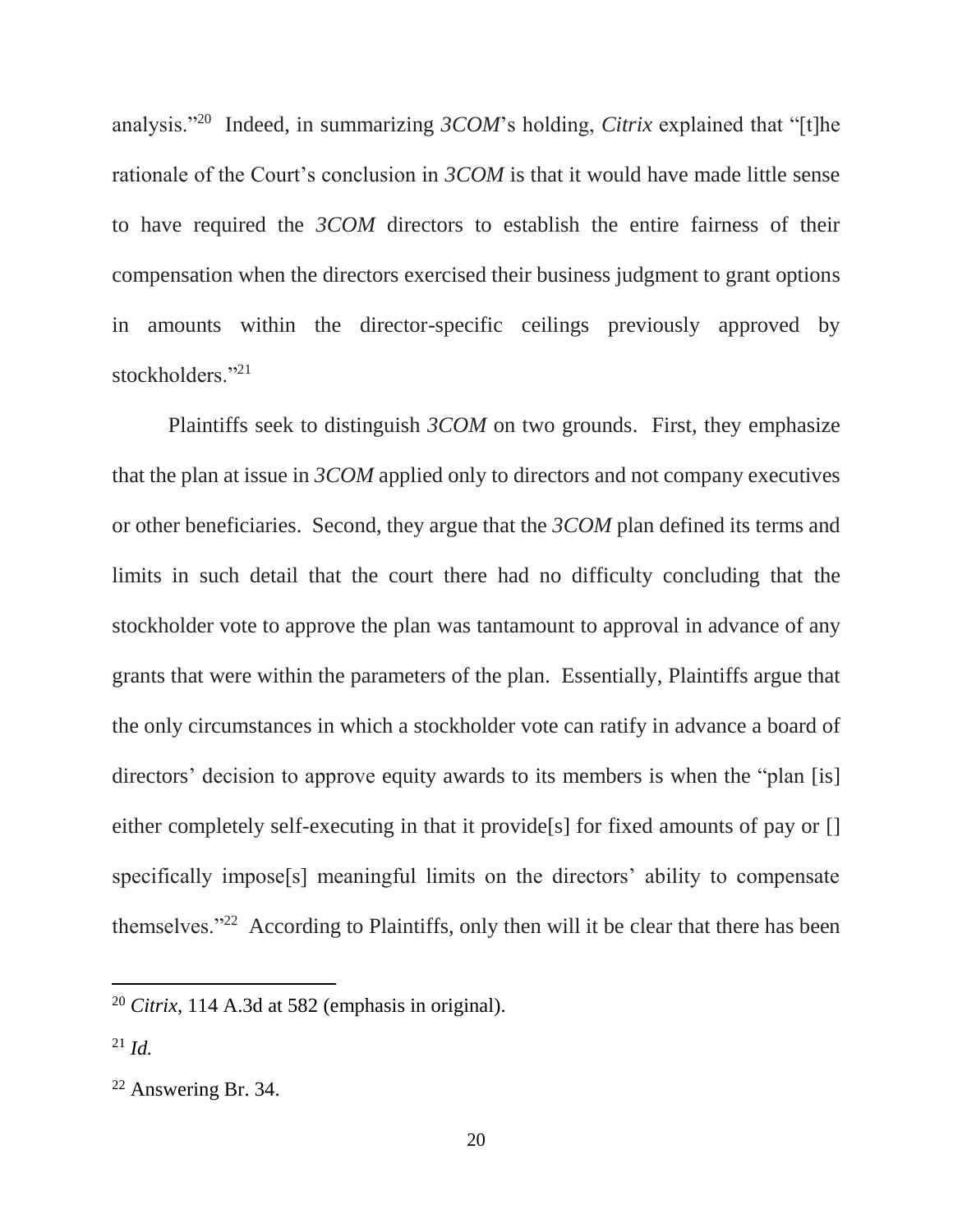"a meeting of the minds" between the board and stockholders as to precisely what the stockholders have approved.<sup>23</sup>

Plaintiffs' attempt to distinguish *3COM* falls short. It is true that the plan at issue in  $3COM$  singled-out director beneficiaries.<sup>24</sup> What Plaintiffs fail to explain, however, and what I cannot discern, is how, in the ratification context, stockholder approval of a director-only option plan, that includes specific limits for those directors, differs in any meaningful respect from a company-wide plan that includes director-specific limits for all director beneficiaries as a component of the plan. In either case, the key point is the specific focus on the limit or limits imposed on awards to various beneficiaries of the plan, particularly, in this case, non-employee and executive directors. The EIP contained such limits.

Plaintiffs are also wrong when they argue that the plan in *3COM* is significantly more specific than the EIP. The plan in *3COM* did, as Plaintiffs observe, set annual ceilings that differed based on different types of board service. This is in contrast to the specific ceilings in the EIP that apply to all non-employee directors equally as well as the specific ceilings that apply to all executive directors

<sup>23</sup> Answering Br. 40–41 (citing *Larkin v. O'Connor*, C.A. No. 11338-CB, at 69–71 (Del. Ch. Mar. 22, 2016) (TRANSCRIPT)).

<sup>&</sup>lt;sup>24</sup> *3COM*, 1999 WL 1009210, at \*1 (noting that "Plaintiff's claims flow from 3COM stock options granted to members of the board under the company's Director Stock Option Plan  $\ldots$ ").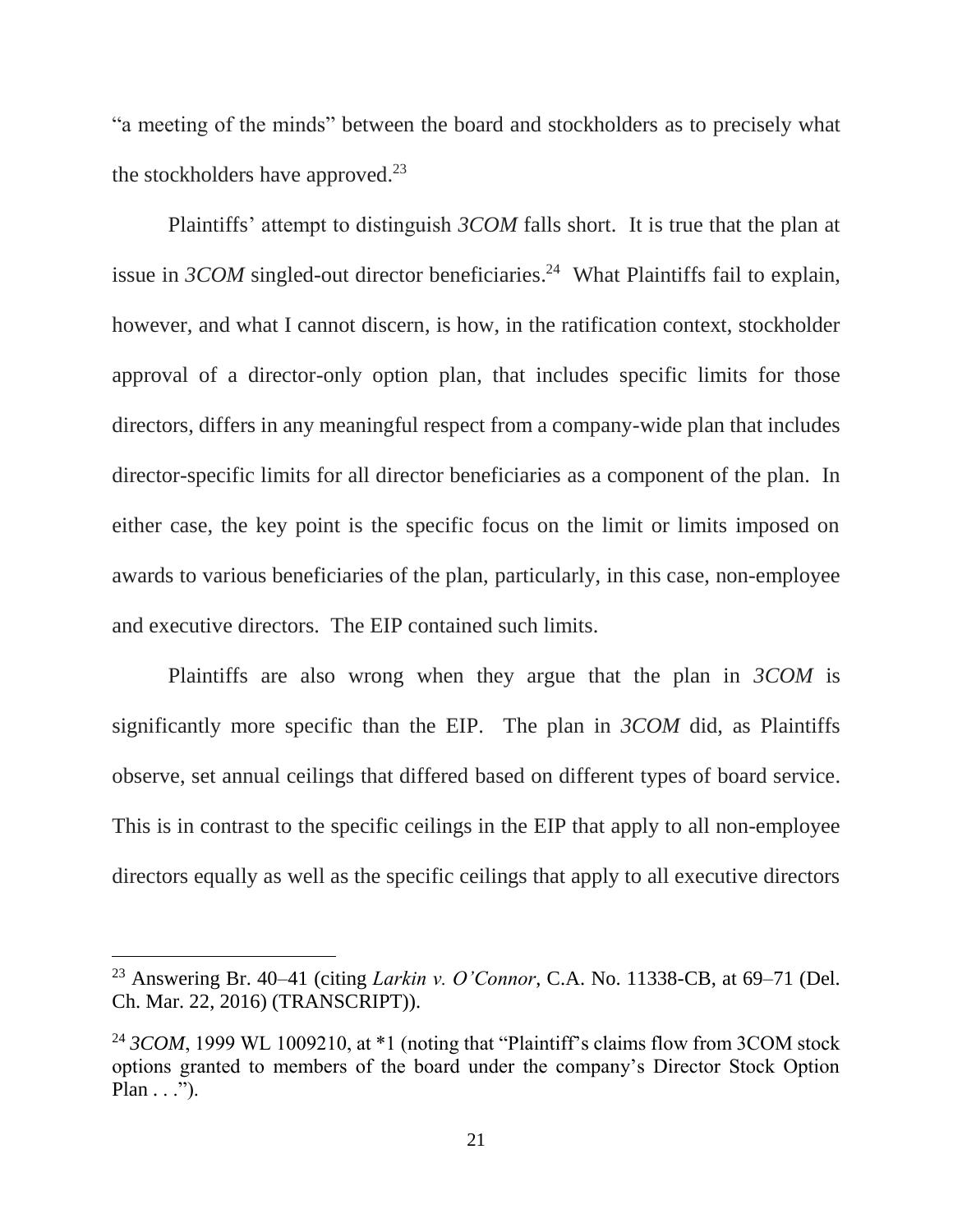equally. Here again, however, the Plaintiffs point to a distinction without a difference. Once the plan sets forth a specific limit on the total amount of options that may be granted under the plan to all directors, whether individually or collectively, it has specified the "director-specific ceilings" that *Citrix* found to be essential when determining whether stockholders also approved in advance the specific awards that were subsequently made under the plan.<sup>25</sup>

Contrary to the characterization of the EIP offered by Plaintiffs, I am satisfied that the plan set "specific limits on the compensation of" the non-employee and

<sup>25</sup> *See Citrix*, 114 A.3d at 586 ("There was also valid stockholder approval of the compensation awarded to directors in *3COM* . . . because the awards at issue were within the director-specific ceilings of *3COM* . . .); *Criden v. Steinberg*, 2000 WL 354390 (Del. Ch. Mar. 23, 2000) (granting motion to dismiss plaintiff's challenge to the defendants' issuance of re-priced employee stock options pursuant to a stockholder-approved stock option plan upon concluding that "the directors merely implemented a plan presumably entirely consistent with the interests of the corporation and its shareholders because the shareholders knowingly endorsed the parameters of the plan."). Plaintiffs point to *Larkin v. O'Connor*, C.A. No. 11338-CB, at 69–71 (Del. Ch. Mar. 22, 2016) (TRANSCRIPT) as an example of where this court has denied a motion to dismiss because the terms of the equity plan and the proposal stockholders ultimately approved with respect to director equity awards were not sufficiently clear to allow the court to draw a pleadings-stage inference that the stockholders had ratified equity awards that were subsequently made to the directors. *Larkin* is also distinguishable. There, the board presented stockholders with a confusing, inverted proposal and then asked them to approve two separate corporate actions (the plan and the awards) in one single vote. The court determined, under these circumstances, that there was some question as to whether a "meeting of the minds" was reached between the board and stockholders. No such confusion exists here. Investors Bancorp stockholders were asked to approve a plan with specific director limits baked into it. In approving the plan, they were necessarily approving the limits as part of the plan. This is exactly what the stockholders in *3COM* did when they voted to approve a plan that included specific limits.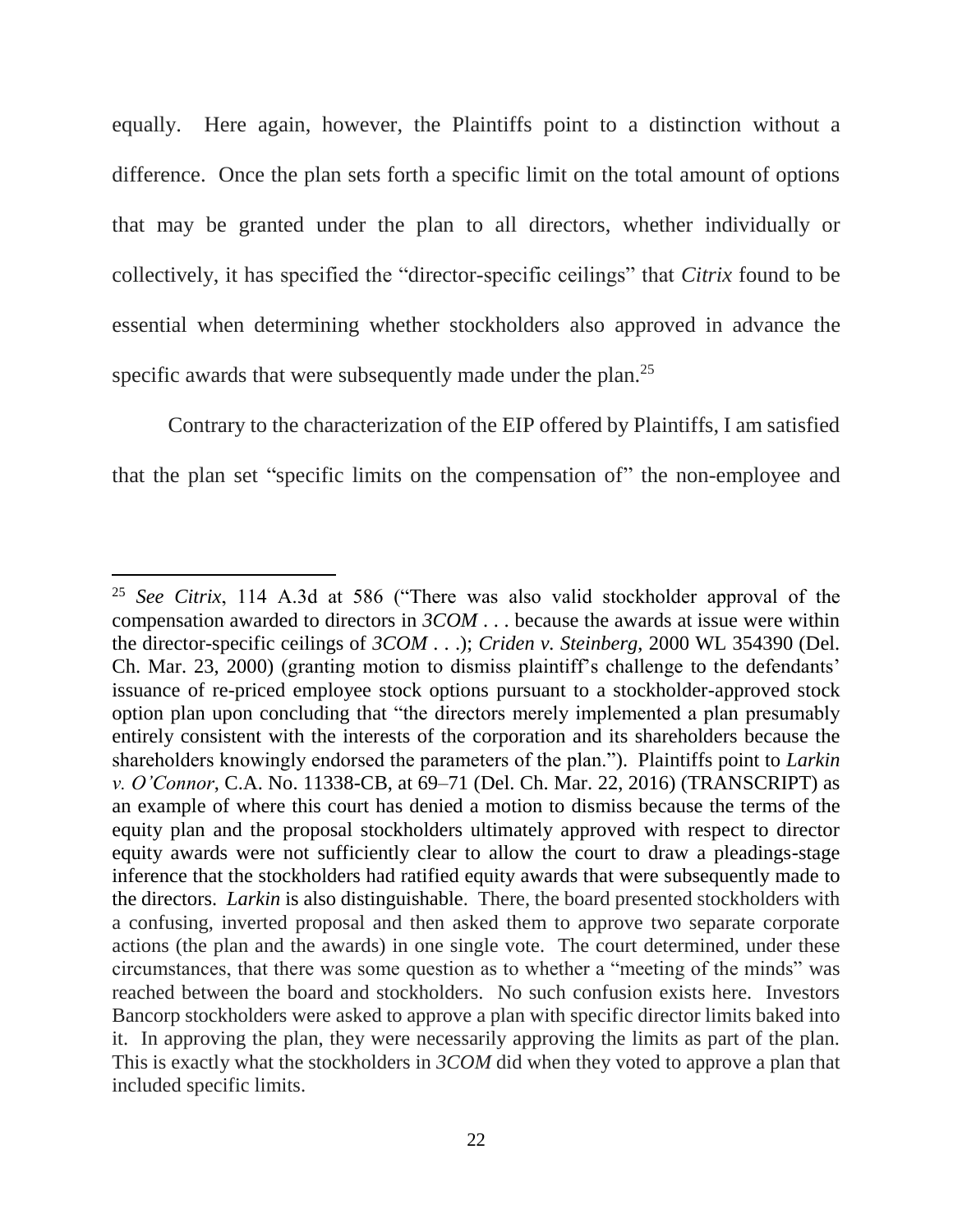executive members of the Board such that the stockholders' approval of the EIP reflects their ratification of all of the specific awards later approved by the Board.<sup>26</sup> This is not a situation where, in seeking approval of the EIP, the Board sought "blank check" authority for subsequent awards.<sup>27</sup> The EIP contained meaningful, specific limits on awards to all director beneficiaries. Stockholders were informed that the total available number of restricted shares was 13,234,841, representing 6% of the total number of shares sold pursuant to the Conversion Plan, and that the total number of stock option shares was 17,646,455, representing 8% of that amount.

<sup>&</sup>lt;sup>26</sup> *Citrix*, 114 A.3d at 587. To be sure, awards under the EIP were not self-executing in the sense that the plan did not identify the specific amounts of the awards or the specific times at which they would be granted at the time the stockholders approved the plan. If the awards were self-executing, there would be no room to dispute that subsequent awards would be subject to business judgment review. *Id.* at 581 (discussing *Steiner v. Meyerson*, 1995 WL 441999 (Del. Ch. July 19, 1995) (holding that "stockholder approval of the plan [with self-executing awards] *per force* meant stockholder approval of the option awards for which the directors asserted a ratification defense.") But this is not the only basis under our law upon which a defendant may seek to avoid the scrutiny of entire fairness. Plaintiffs acknowledge this, as they must, given *3COM*. *3COM*, 1999 WL 1009210, at \*3 n.9 ("The strictures of this plan include (at minimum) specific ceilings on the awarding of options each year . . . . [and] it is implicit that the Board may only exercise discretion within these parameters and is free to award as many options as the Plan permits or as few as zero options.") As explained in *Citrix*, if the plan contains "specific limits on the compensation of the particular class of beneficiaries in question," *Citrix*, 114 A.3d at 587, then awards made after stockholders approve the plan that are within the "specific limits" will likewise be deemed approved, or ratified, by the stockholders. *Id.* at 582 ("The rationale of the Court's conclusion in *3COM* is that it would have made little sense to have required the 3COM directors to establish the fairness of their compensation when the directors exercised their business judgement to grant options in amounts within the director-specific ceilings previously approved by stockholders.").

<sup>27</sup> *Citrix*, 114 A.3d at 585.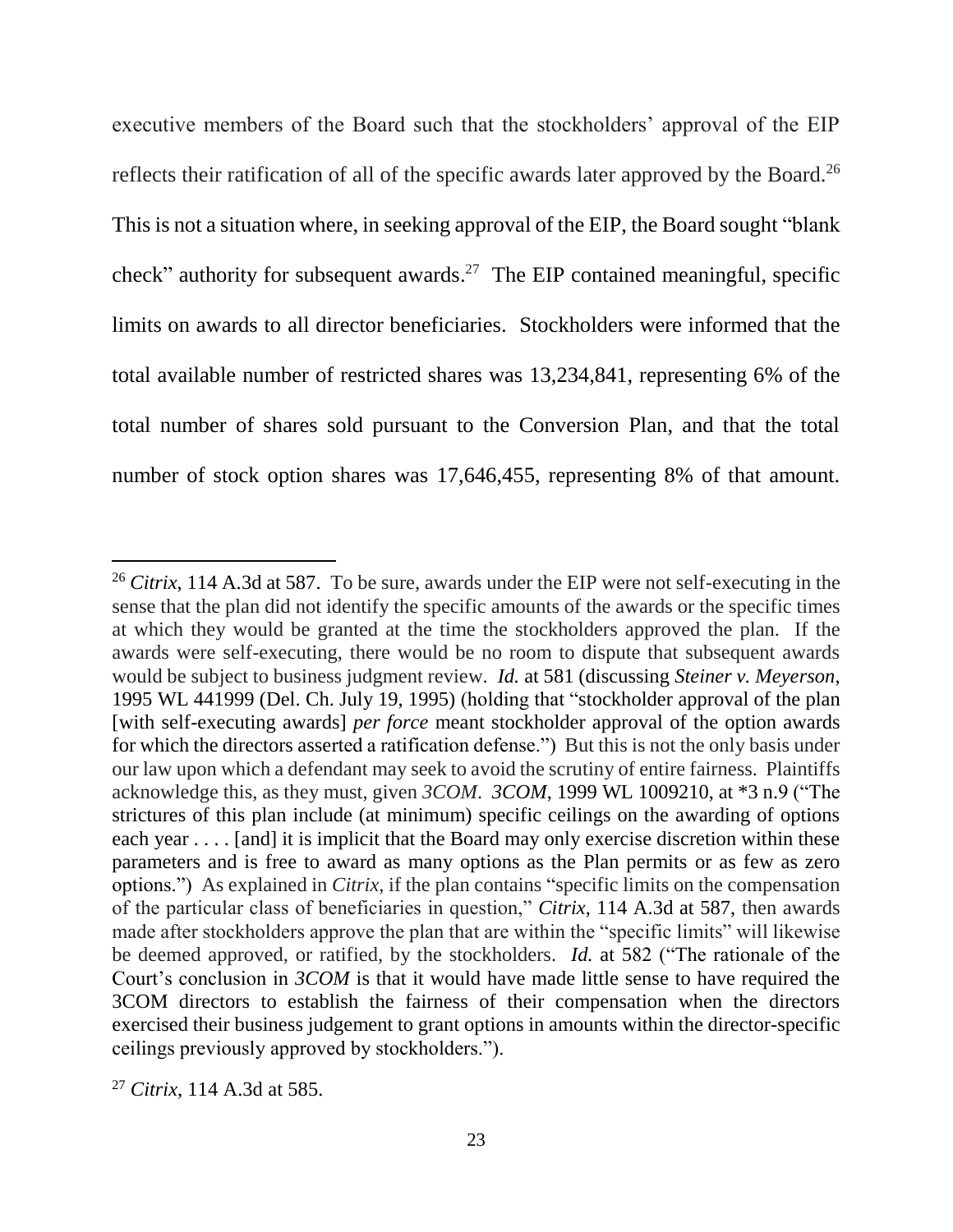They were also advised of the magnitude of the awards Board members could award to themselves under the EIP. Specifically, the EIP expressly stated that "[t]he maximum number of shares of Stock that may be covered by Awards granted to all non-Employee Directors, in the aggregate, is thirty percent (30%) of the shares authorized under the Plan all of which may be granted during any calendar year."<sup>28</sup> The EIP also stated that "[t]he maximum number of shares of Stock that may be subject to stock options to any one Participant who is an employee covered by Code Section 162(m) during any calendar year . . . shall be 4,411,613 shares" and that "[t]he maximum number of shares of Stock that may be subject to Restricted Stock Awards or Restricted Stock Units which are granted to any one Participant who is an employee covered by Code Section 162(m) during any calendar year . . . shall be 3,308,710 shares, all of which may be granted during any calendar year."<sup>29</sup> These limits are unlike the "generic" limit for all beneficiaries under the equity compensation plan in *Citrix,* which was 1 million shares with "no sub-limits varied

 $^{28}$  EIP  $\frac{3.3(c)}{c}$ .

 $29$  The Proxy, in several sections, gave stockholders additional information regarding the precise meaning of an "employee covered by Code Section 162(m)." For example, the Proxy explained that "Code Section 162(m) generally limits our ability to deduct for tax purposes compensation in excess of \$1 million per year for each of our chief executive officer and four other executive officers named in our annual proxy statement named in the summary compensation table ("covered employees")." Proxy at 45. Therefore, stockholders were given the information necessary to understand that employees covered by Code Section 162(m) were the Company's five executive employees named in the summary compensation table, including Cama and Cummings.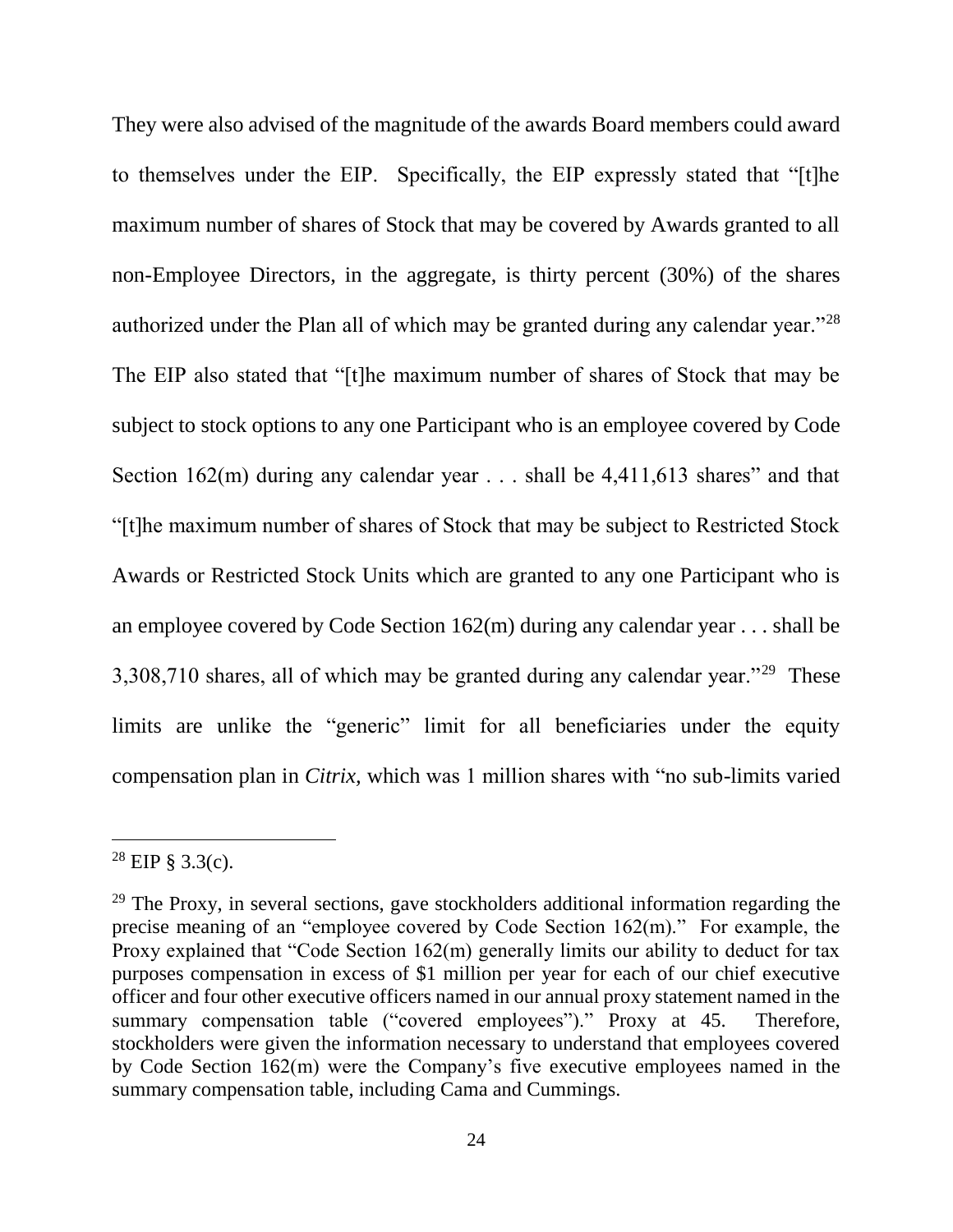by position with the Company, such as a limit for non-employee directors and a different limit for officers."<sup>30</sup> This is also distinguishable from *Sample v. Morgan*,<sup>31</sup> where the company's management stock incentive plan authorized up to 200,000 shares to be issued, but had no internal limits as to how many shares could be issued to individuals.<sup>32</sup> In this case, stockholders approved specific limits and the directors

<sup>30</sup> *Citrix*, 114 A.3d at 570.

<sup>31</sup> 914 A.2d 647 (Del. Ch. 2007).

<sup>32</sup> *Id.* at 650. In *Sample,* following the stockholder vote, a compensation committee met for just 25 minutes to consider a proposal to grant all 200,000 shares (which represented 37.1% of the company's voting power) to just three employees. The proposal was adopted ten days later during a twenty-minute meeting. The court in *Citrix,* addressing *Sample*, observed: "[t]he key point I take away from this analysis is that because the stockholders in *Sample* merely voted in favor of the broad parameters of the plan—and had not voted in favor of any specific awards under the plan—the defendants could not show that stockholders had ratified the decision to grant all of the 200,000 shares authorized under the plan to just the three employee directors. Thus, the directors' conduct would be reviewed under ordinary principles of fiduciary duty and not limited to a waste standard." *Citrix*, 114 A.3d at 584. This explains why the court in *Sample* concluded that the stockholder vote in that context was "best understood as a decision by stockholders to give the directors broad legal authority and to rely upon the policing of equity to ensure that the authority would be utilized properly." *Sample*, 914 A.2d at 664.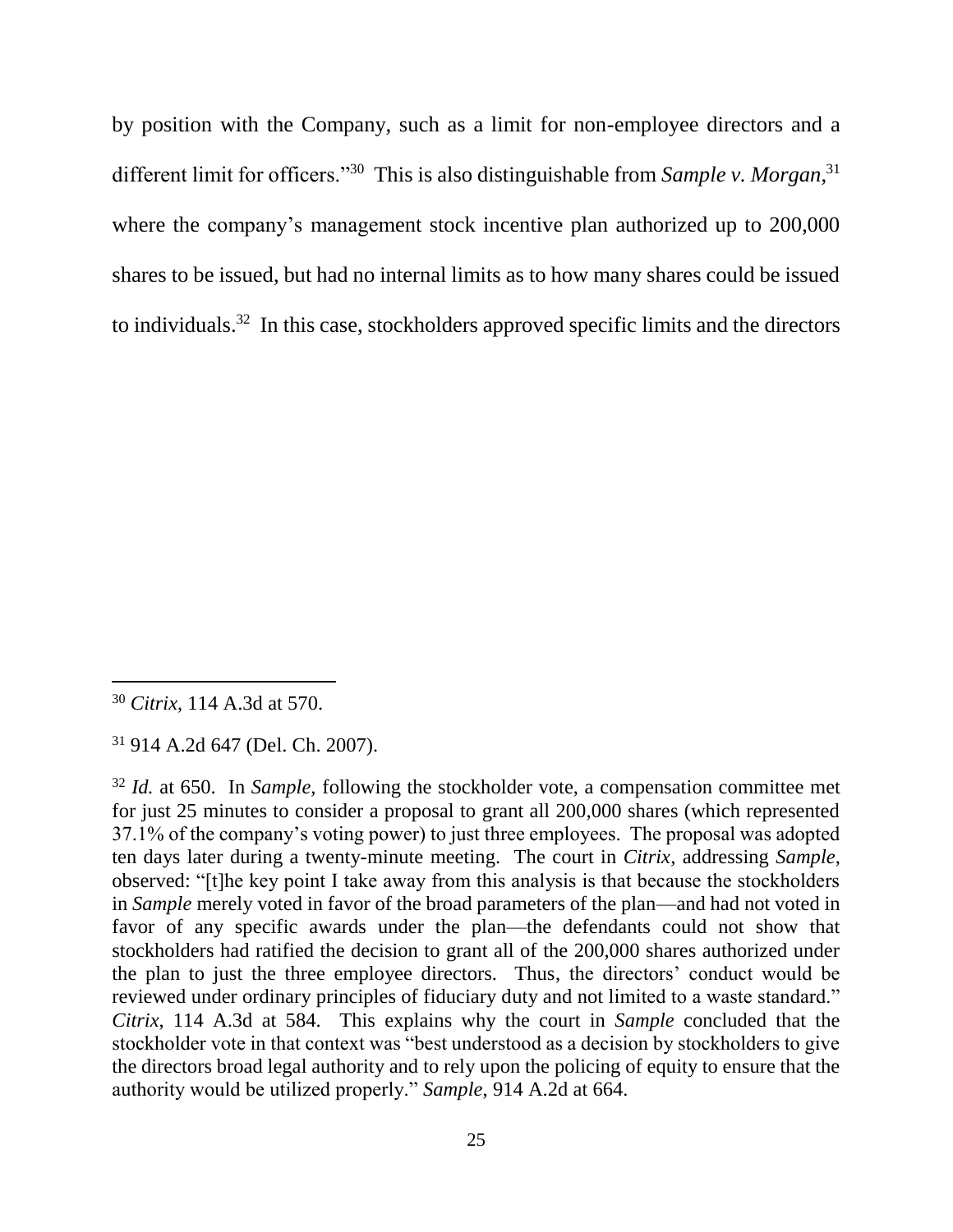then approved awards within the bounds of these limits. 33 Accordingly, their decision must be reviewed for waste. And Plaintiffs have not pled waste.<sup>34</sup>

<sup>&</sup>lt;sup>33</sup> One cannot help but acknowledge that the awards here were quite large. Indeed, Plaintiffs make allegations, which appear well-founded, that the Defendants knew that the compensation they were awarding to themselves was well above the level of compensation of directors at other corporations in the Company's self-identified peer group. This fact alone, however, is not sufficient to subject the awards to entire fairness review. That the awards were large does not mean that stockholders could not approve the amounts in advance through a fully informed stockholder vote. As our Supreme Court has explained, "the long-standing policy of our law has been to avoid the uncertainties and costs of judicial second-guessing when the disinterested stockholders have had the free and informed chance to decide on the economic merits of a transaction for themselves." *Corwin v. KKR Financial Hldgs. LLC*, 125 A.3d 304, 312–313 (Del. 2015). Of course, facts could arise in which the awards to directors are so extraordinary that the court could conclude that it was reasonably conceivable the plaintiff(s) had stated a claim for waste. As this court has explained, "the doctrine of waste is a residual protection for stockholders which polices the outer boundaries of the broad field of discretion afforded directors by the business judgment rule." *Sample*, 914 A.2d at 669. *But see*, *Singh v. Attenborough*, 137 A.3d 151, 151–52 (Del. 2016) ("When the business judgment rule standard of review is invoked because of a vote, dismissal is typically the result. That is because the vestigial waste exception has long had little real-world relevance, because it has been understood that stockholders would be unlikely to approve a transaction that is wasteful.") But, in the absence of a pled claim for waste, I decline to adopt the Plaintiffs' proffered "meaningful limits" test in which the court would assess whether the specific limits within an equity compensation plan were "meaningful" before determining whether the doctrine of ratification should apply. This test would propel the court into a position where it was second-guessing the informed decision of stockholders to approve compensation for the company's directors and officers. This is antithetical to settled Delaware law.

<sup>&</sup>lt;sup>34</sup> I note that the Company's proxy materials clearly identify the rational business purpose of the EIP: "to attract, motivate and retain highly qualified officers, employees and directors by offering a competitive compensation program that is linked to the performance of our common stock." Proxy at 40.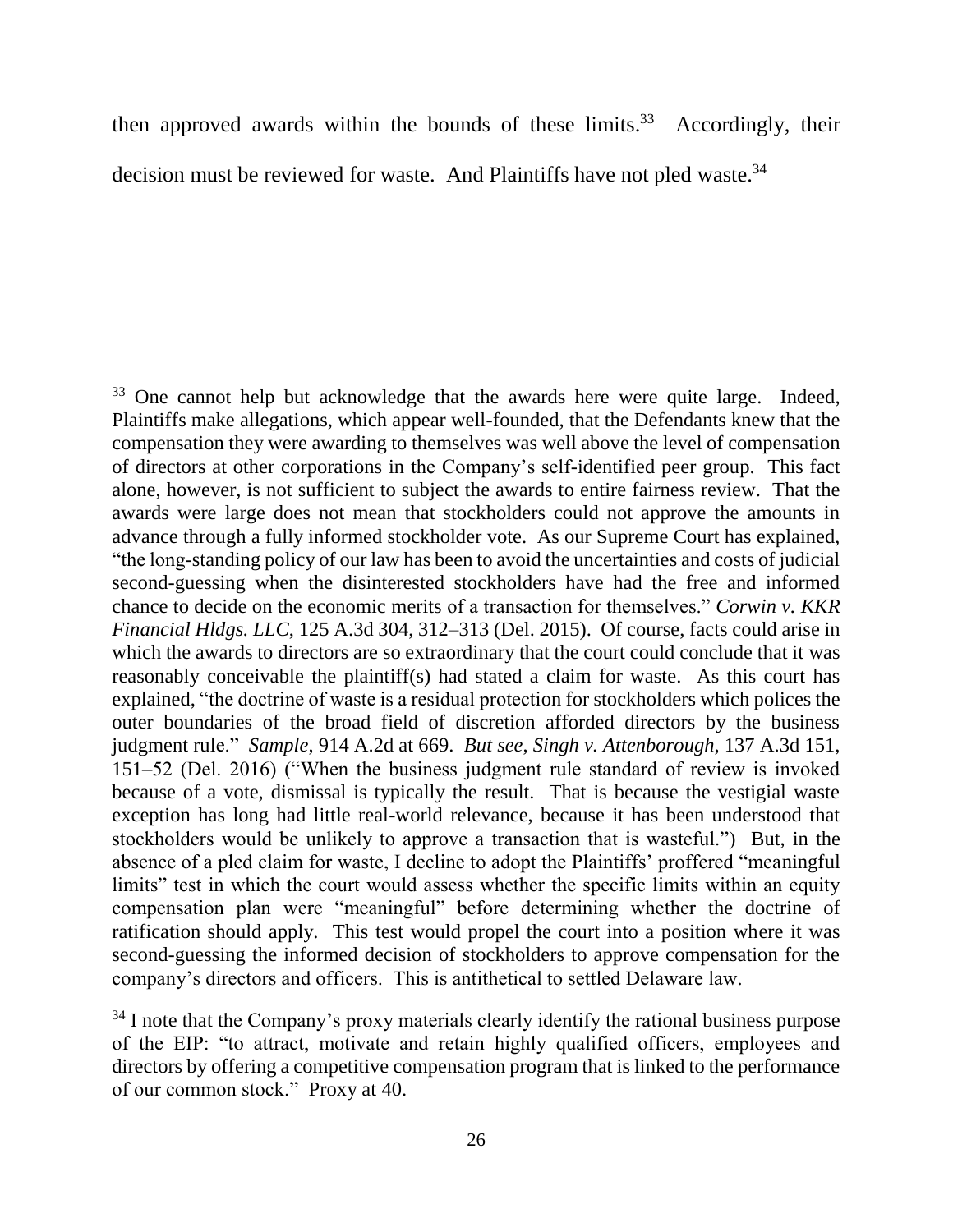#### **2. Was the Stockholder Vote Fully Informed?**

Plaintiffs argue that even if the awards were ratifiable in advance, the stockholder approval received through the vote on the EIP is insufficient to trigger ratification for the independent reason that the stockholders were not fully informed of all material facts before voting.<sup>35</sup> Directors have a "fiduciary duty to disclose fully and fairly all material information within the board's control when [they] seek[] shareholder action."<sup>36</sup> Information is material to stockholders when "there is a substantial likelihood that a reasonable shareholder would consider it important in deciding how to vote."<sup>37</sup> Plaintiffs emphasize that "in order for directors to access the safe harbor of ratification, they must meet an affirmative 'burden of demonstrating full and fair disclosure."<sup>38</sup>

According to Plaintiffs, the Board undermined the vote when it "represented [to stockholders] that it adopted the [EIP] to serve as a compensation vehicle for all

 $35$  Plaintiffs have not pled a disclosure claim in their Complaint. Their breach of fiduciary claim is only that "[e]ach Defendant breached his/her fiduciary duty of loyalty by granting and accepting compensation in amounts that were excessive and unfair to the Company." Compl. ¶ 134. Nevertheless, it is appropriate to address the disclosure arguments in the context of Defendants' ratification defense.

<sup>36</sup> *Arnold v. Soc'y for Sav. Bancorp., Inc.*, 650 A.2d 1270, 1277 (1994) (internal citation omitted).

<sup>37</sup> *Rosenblatt v. Getty Oil Co.*, 493 A.2d 929, 944 (Del. 1985) (quoting *TSC Indus., Inc. v. Northway, Inc*., 426 U.S. 438, 449 (1976)).

<sup>38</sup> *Sample*, 914 A.2d at 665.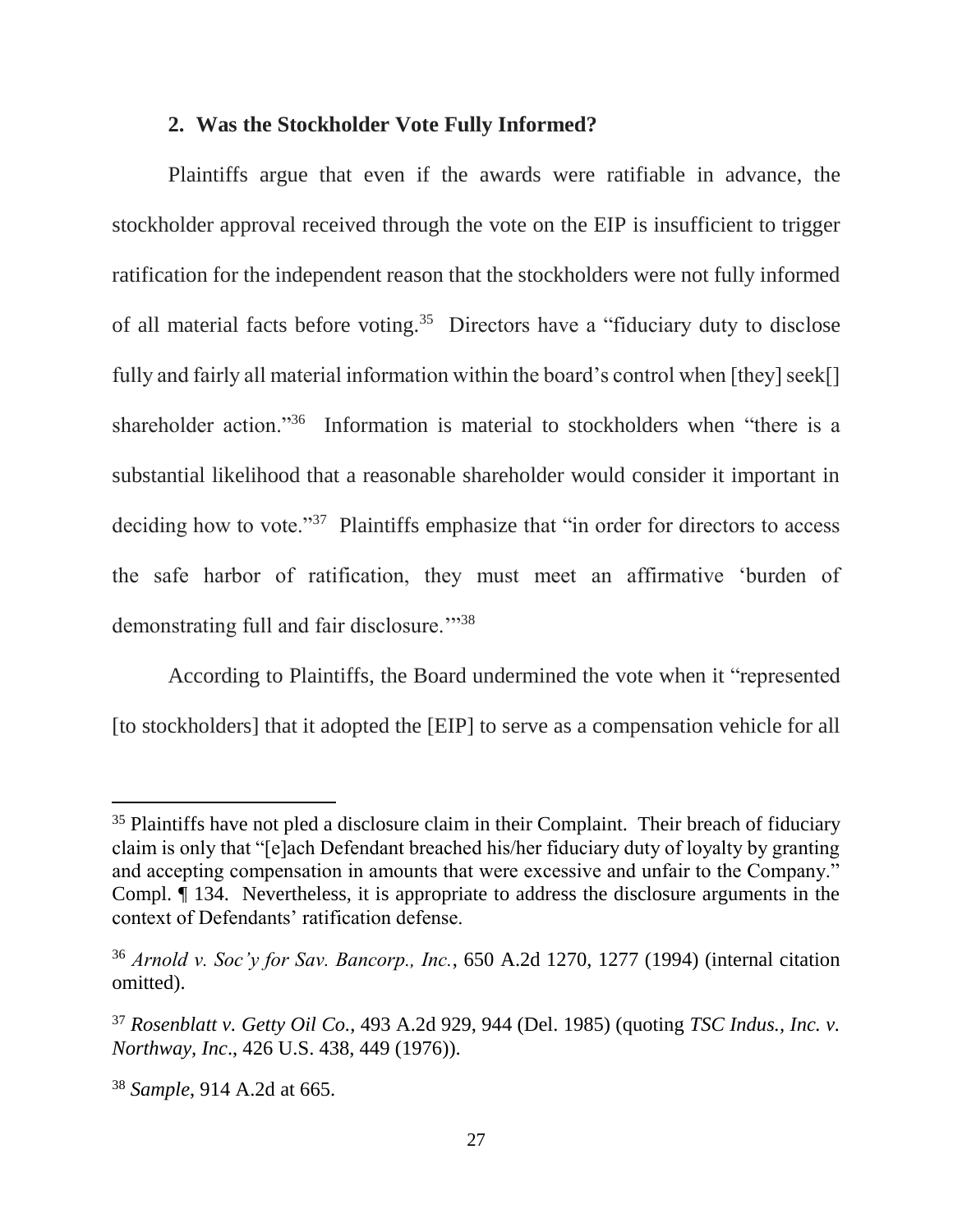of the Company's nearly 1,800 employees, officers, and non-employee directors for the purpose of giving Investors Bancorp the flexibility [it] need[s] to continue to attract, motivate and retain highly qualified officers, employees and directors by offering a competitive compensation program that is linked to the performance of [the Company's] common stock."<sup>39</sup> This representation was deceiving, according to Plaintiffs, because the Proxy concealed that the Board "had timed the implementation of the [EIP] to avoid restrictions imposed by [Federal Reserve Board ("FRB" )] rules, and that they were planning to use over 25% of the [EIP]'s capacity immediately after stockholder approval to make an 'allocation' of shares to themselves as a reward for a transaction that occurred more than a year earlier."<sup>40</sup> The Proxy's disclosure "that awards have not been determined at this time, and will not be determined until subsequent to stockholder approval," served only to exacerbate the deception.<sup>41</sup>

<sup>39</sup> Answering Br. 42 (internal citation omitted).

<sup>40</sup> *Id.* 

<sup>&</sup>lt;sup>41</sup> *Id.* The parties disagree over whether the Court can consider the contents of a Prospectus that was issued in 2014, more than a year before stockholders were asked to approve the EIP. Defendants argue that the Prospectus expressly told stockholders of the Company's plans to issue restricted stock and stock options in the future once an equity incentive plan had been adopted and approved. I do not resolve this dispute, however, because I do not need to look beyond the four corners of the Proxy to determine that the stockholder vote here was fully informed.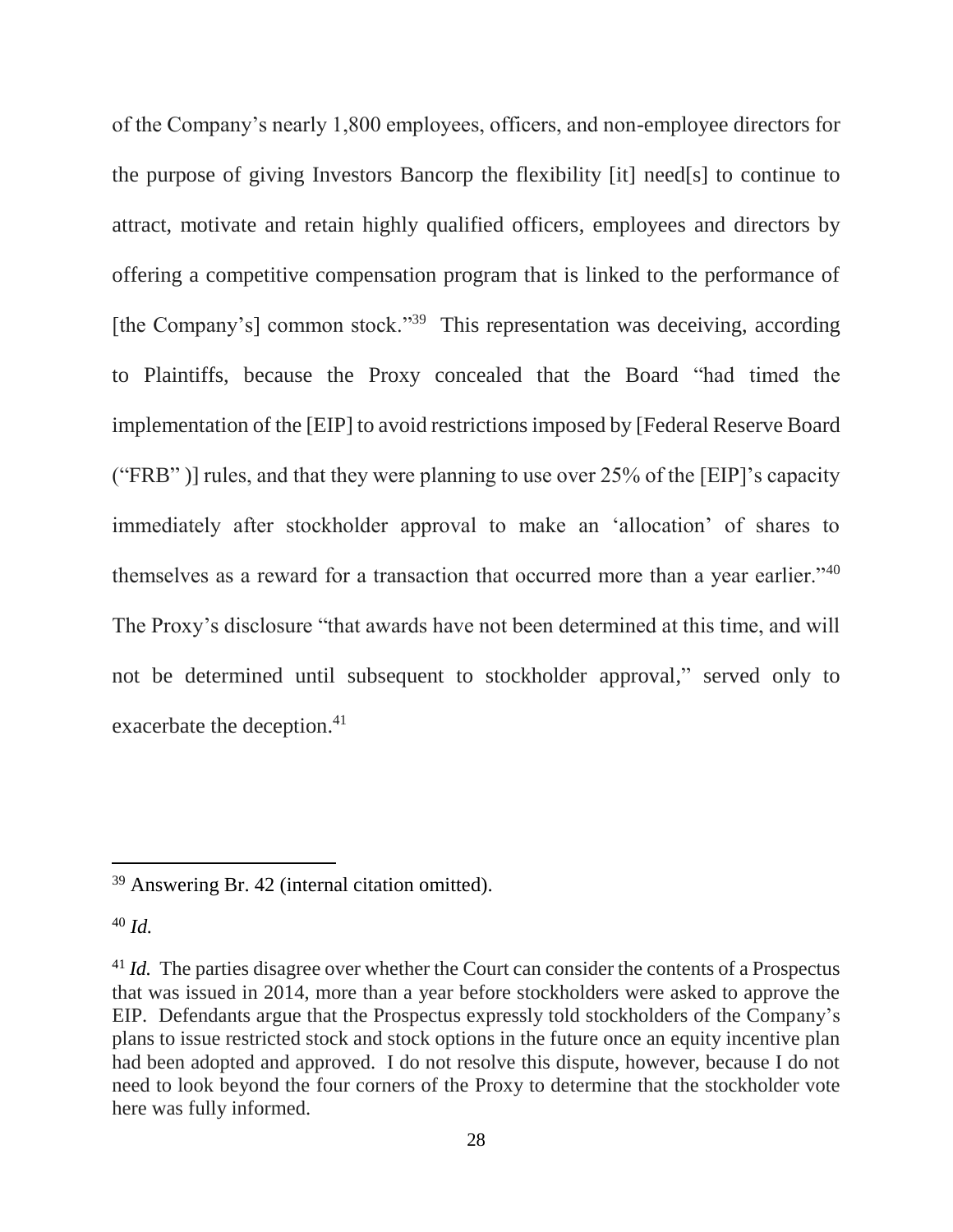Plaintiffs' characterization of the Proxy finds no support in the document itself or in Delaware law. They have either pointed to omissions that are not material as a matter of law or have selectively referred to portions of the Proxy without providing full context. In either event, they have failed to identify any bases upon which the Court could reasonably infer that the stockholders' approval of the EIP was uninformed.

*First*, with respect to Plaintiffs' contention that the Board withheld information about the timing of the implementation of the EIP in order to avoid FRB rules that limit how many shares can be allocated to the plan, this information is not material. The percentage of the Company's total shares that were set aside for the EIP was at the limit imposed by the FRB rules, not above it. Accordingly, the timing of the adoption of the EIP in relation to the FRB rules cannot be material. Moreover, the EIP was approved at the first meeting of stockholders to occur after the plan was adopted. Plaintiffs' argument that the timing was somehow manipulated conveniently ignores this fact. Under these circumstances, any disclosures regarding the FRB rules or the timing of the EIP would have been immaterial and probably confusing.

*Second*, it is not reasonably conceivable from the facts pled in the Complaint that the Board concealed from stockholders a preconceived plan to grant themselves equity awards under the EIP as soon as it was implemented. Specifically, the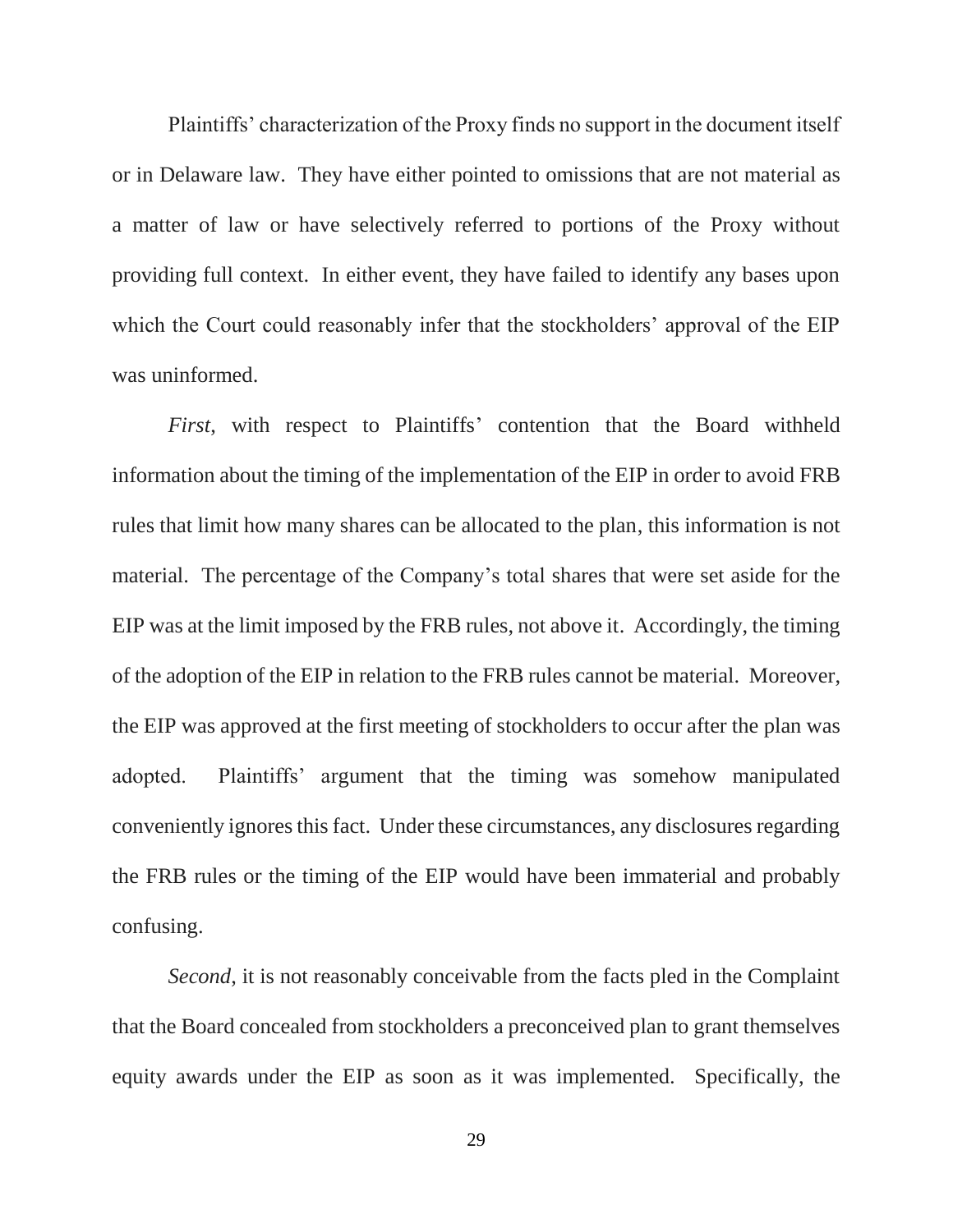Complaint acknowledges the lengthy process initiated by the Board after stockholder approval of the EIP but before the Board determined the specific awards that would be made to individual directors, including four formal meetings of the Compensation Committee where the Board received input regarding the awards from expert advisors.<sup>42</sup> Plaintiffs have not alleged specific facts that the Board had agreed to make any specific awards prior to stockholder approval of the EIP or prior to undertaking the formal process of determining what awards should be made. The fact that the Board met on the heels of the stockholders' approval of the EIP does not alone support a reasonable inference that the disclosures regarding the plan were a sham or that the Board was hiding its true intentions to stockholders all along. The stockholders were apprised of the parameters of the EIP and knew that once it was implemented the Board could immediately begin discussing implementation within those parameters.

Plaintiffs point to *ODS Technologies, L.P. v. Marshall*<sup>43</sup> and argue that, like the board in that case, the Board here "g[ave] the impression that [the proposals] are

<sup>&</sup>lt;sup>42</sup> Plaintiffs point out that all of the Compensation Committee meetings were attended by Board members who did not sit on the committee. Specifically, at the June 12 meeting, Cummings and Cama were both in attendance. At the June 16 meeting, the full Board, with the exception of Siekerka and Ward, attended. On June 19, Cummings and Cama again joined the Compensation Committee meeting. At the final meeting on June 23, the full Board was present.

<sup>43</sup> 832 A.2d 1254 (Del. Ch. 2003).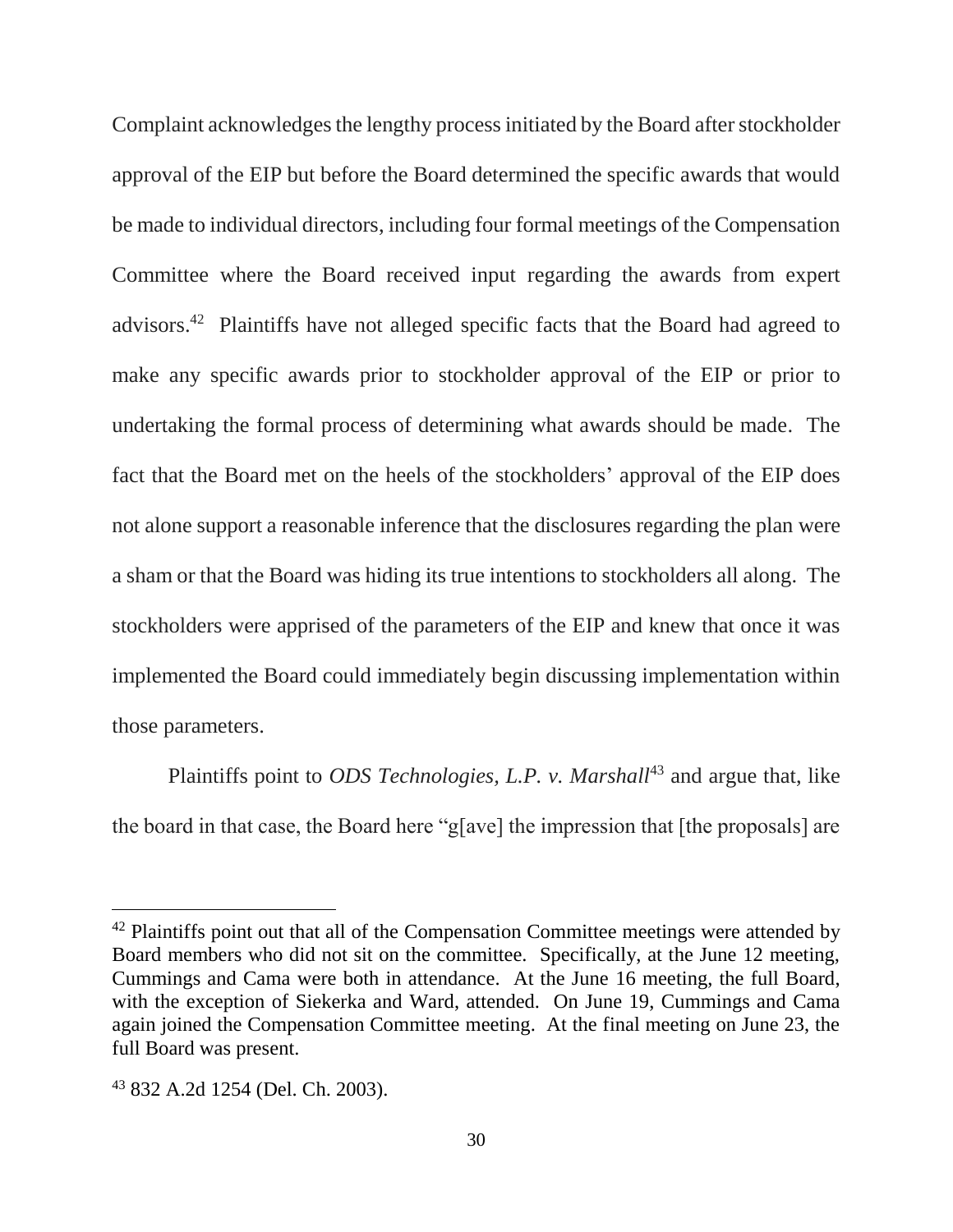merely routine measures adopted on a clear day."<sup>44</sup> The only "day" metaphor that is apt here is "night and day"—that is what *ODS* is to this case. In *ODS*, the board attempted to thwart a would-be majority stockholder from gaining control by proposing bylaw amendments that would classify the board. The disclosures in the proxy included some general information about classified boards but omitted the fact that the proposal was intended to fend off a specific threat. For that reason, the court determined that stockholders had been misled about the true motivations for the proposal.<sup>45</sup> Here, the EIP was approved by the Board in due course following the completion of the Conversion Plan and then submitted to stockholders for approval at the next scheduled annual meeting. Based on the disclosures in the Proxy, the stockholders knew that once the EIP was approved, the Board could immediately choose to make awards, including to directors. Given this background, *ODS* simply does not fit here.

#### \*\*\*\*\*\*\*\*\*\*\*\*\*

Because the EIP (with director-specific limits) was approved by a fully informed stockholder vote and Plaintiffs have not pled a claim for waste, Plaintiffs

<sup>44</sup> Answering Br. 43 (quoting *Id.* at 1260).

<sup>45</sup> *ODS Technologies*, 832 A.2d at 1260 ("The Proxy Statement, however, fails to accurately depict the purposes or effects of the Amendments—purposes and effects the Board itself found relevant in its deliberations.").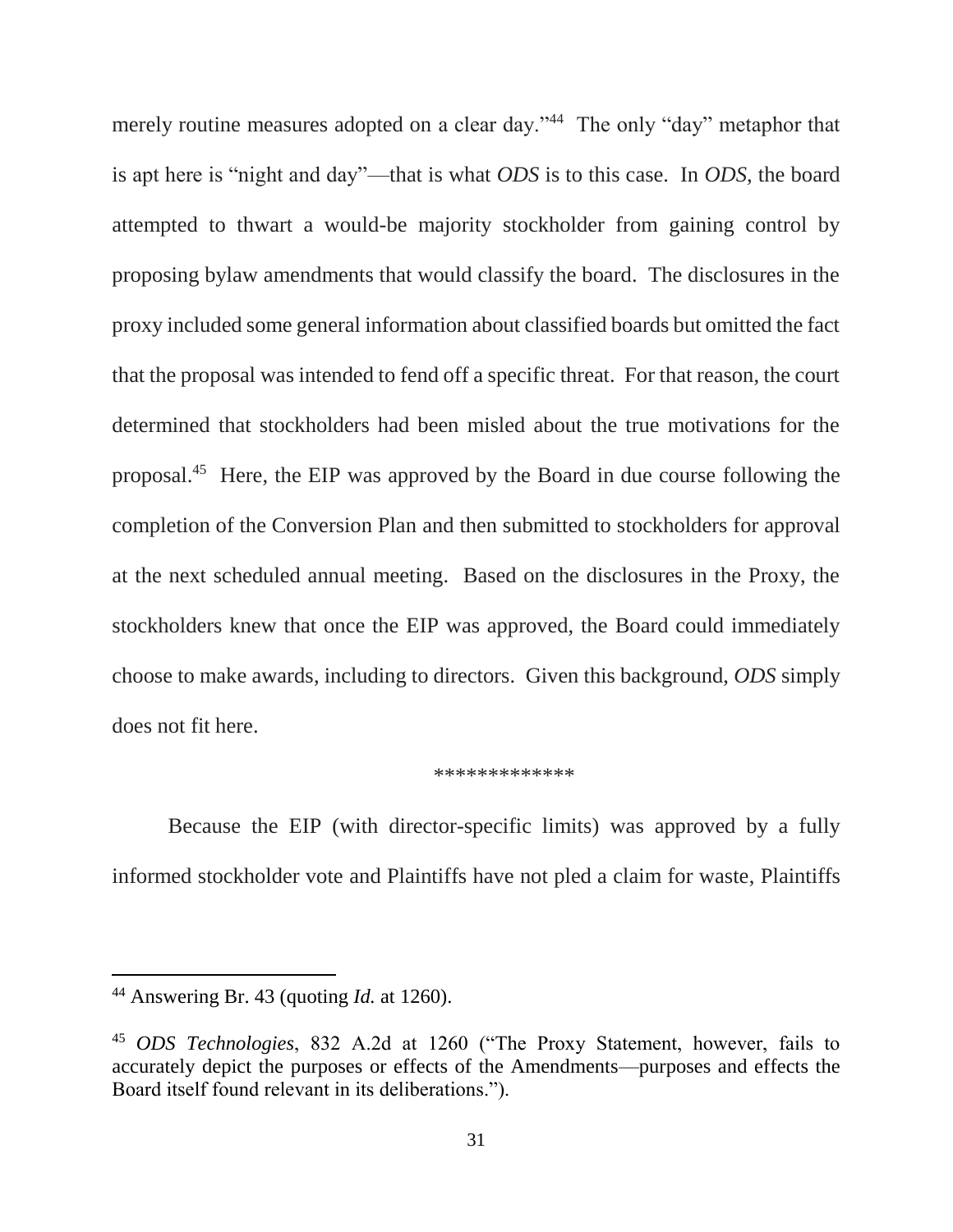have failed to plead a claim of breach of fiduciary duty against Defendants relating to subsequent awards issued under the EIP.<sup>46</sup> Therefore, Count I and Count II (unjust enrichment) of the Complaint must be dismissed.<sup>47</sup>

<sup>&</sup>lt;sup>46</sup> The parties disagree over whether the claims against all Defendants can be dismissed on the Rule 12(b)(6) motion or whether dismissal of the claim for breach of fiduciary duty as it relates specifically to the grant of equity awards to the Executive Director Defendants requires an analysis of demand futility under Rule 23.1. *See* Br. in Supp. of Defs.' Mot. to Dismiss 19 ("The Court need not look beyond the Complaint's failure to state a claim for breach of fiduciary duty and unjust enrichment under Rule 12(b)(6)."); Answering Br. 49 n.18 ("On the other hand, while Defendants appear to contend that the awards to Cummings and Cama have also somehow been 'ratified' such that a Rule 12(b)(6) dismissal should result, they have not offered any explanation for that conclusion."). In my view, Plaintiffs' failure to state a claim for breach of fiduciary duty warrants dismissal of the Complaint as to all Defendants. I reach this conclusion based on the emphasis in both *3COM* and *Citrix* of the importance of "director-specific limits" and the implementation of a plan within those limits as predicates to finding ratification. In this case, Plaintiffs have challenged the awards to all of the director defendants (both the non-employee directors and the directors that also serve as executive officers). The EIP, however, included specific limits for both categories of directors based on their position within the Company. Stockholders, therefore, ratified not just a limit that applied only to one subset of directors, but specific limits broken down by each type of director serving on the Board. Therefore, I conclude that all awards to the director Defendants were ratified based on the "director-specific" limits applicable to each category. Even if I had not reached this conclusion, however, as discussed in detail below, Rule 23.1 provides an alternative basis upon which to dismiss the claims relating to Cama and Cummings.

<sup>47</sup> *Citrix*, 114 A.3d at 591 ("At the pleadings stage, an unjust enrichment claim that is entirely duplicative of a breach of fiduciary duty claim—*i.e.*, where both claims are premised on the same purported breach of fiduciary duty—is frequently treated in the same manner when resolving a motion to dismiss.") (citations and internal quotation marks omitted).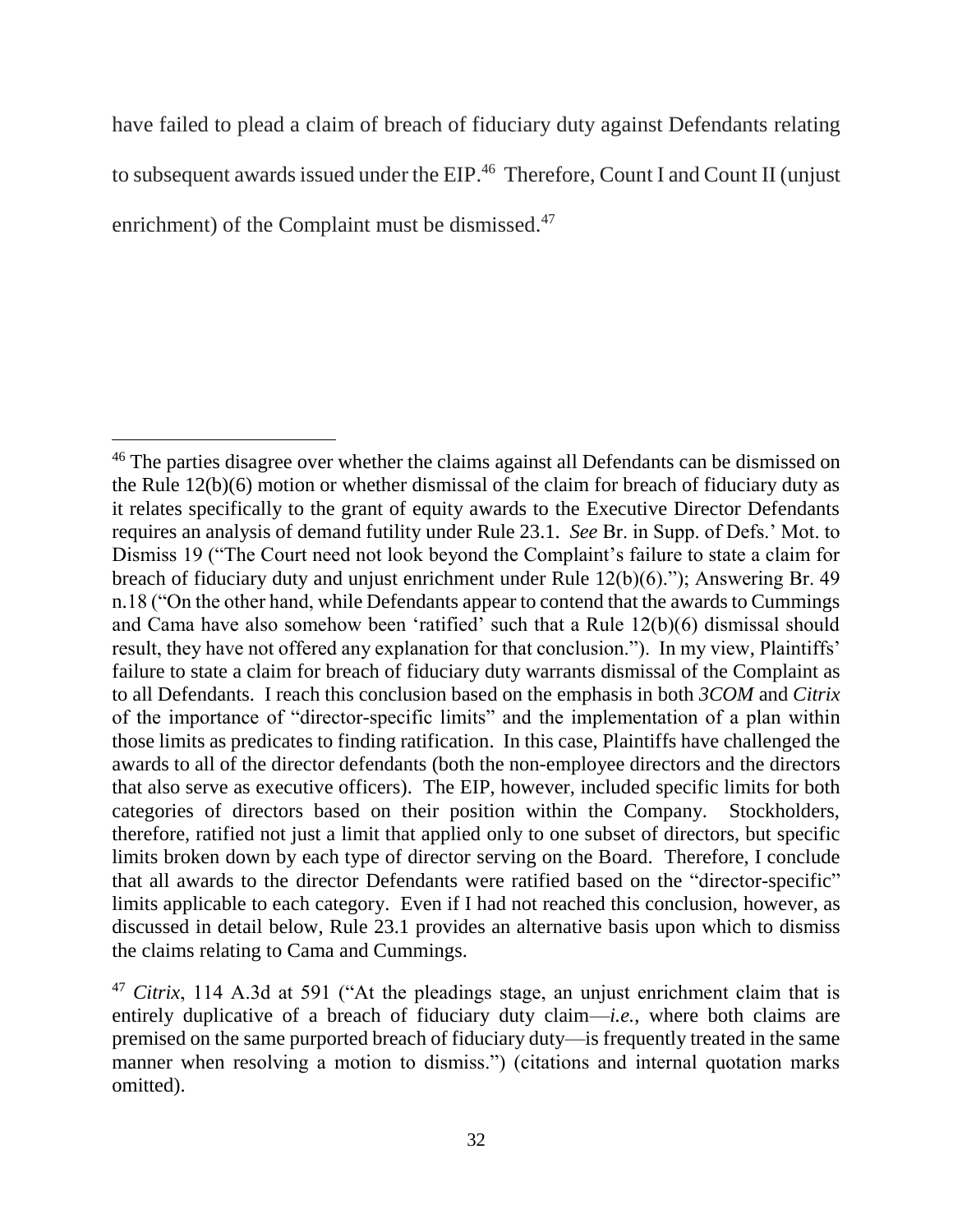## **C. Demand on the Board Is Not Excused For the Awards to Executive Officers**

Defendants contend that Plaintiffs have not satisfied the test for demand futility with respect to the awards granted to the Executive Director Defendants. Accordingly, they argue that the claim against these defendants must be dismissed under Court of Chancery Rule 23.1. Plaintiffs counter that they have pled demand futility because "the awards received by Cummings and Cama were part of a premeditated unitary transaction with a single purpose: to allocate shares to executive and non-executive members of the Board, *i.e.*, *a quid pro quo*.<sup>"48</sup> In making this argument, Plaintiffs attempt to invoke a line of this court's cases which have held that, under certain circumstances, multiple transactions or proposals may be considered as a "single interrelated set of transactions, authorized as a *quid pro quo*" for purposes of determining demand futility.<sup>49</sup>

Under the test articulated in *Aronson v Lewis*, <sup>50</sup> the court determines demand futility by deciding whether, based on the particularized facts alleged in the complaint, "a reasonable doubt is created that: (1) the directors are disinterested and

<sup>48</sup> Answering Br. 49.

<sup>49</sup> *Needham v. Cruver*, 1993 WL 179336 (Del. Ch. May 12, 1993); *Noerr v. Greenwood*, 1997 WL 419633 (Del. Ch. July 16, 1997); *In re Nat'l Auto Credit, Inc. S'holders Litig.*, 2003 WL 139768, at \*9 (Del. Ch. Jan. 10, 2003).

<sup>50</sup> 473 A.2d 805 (Del. 1984).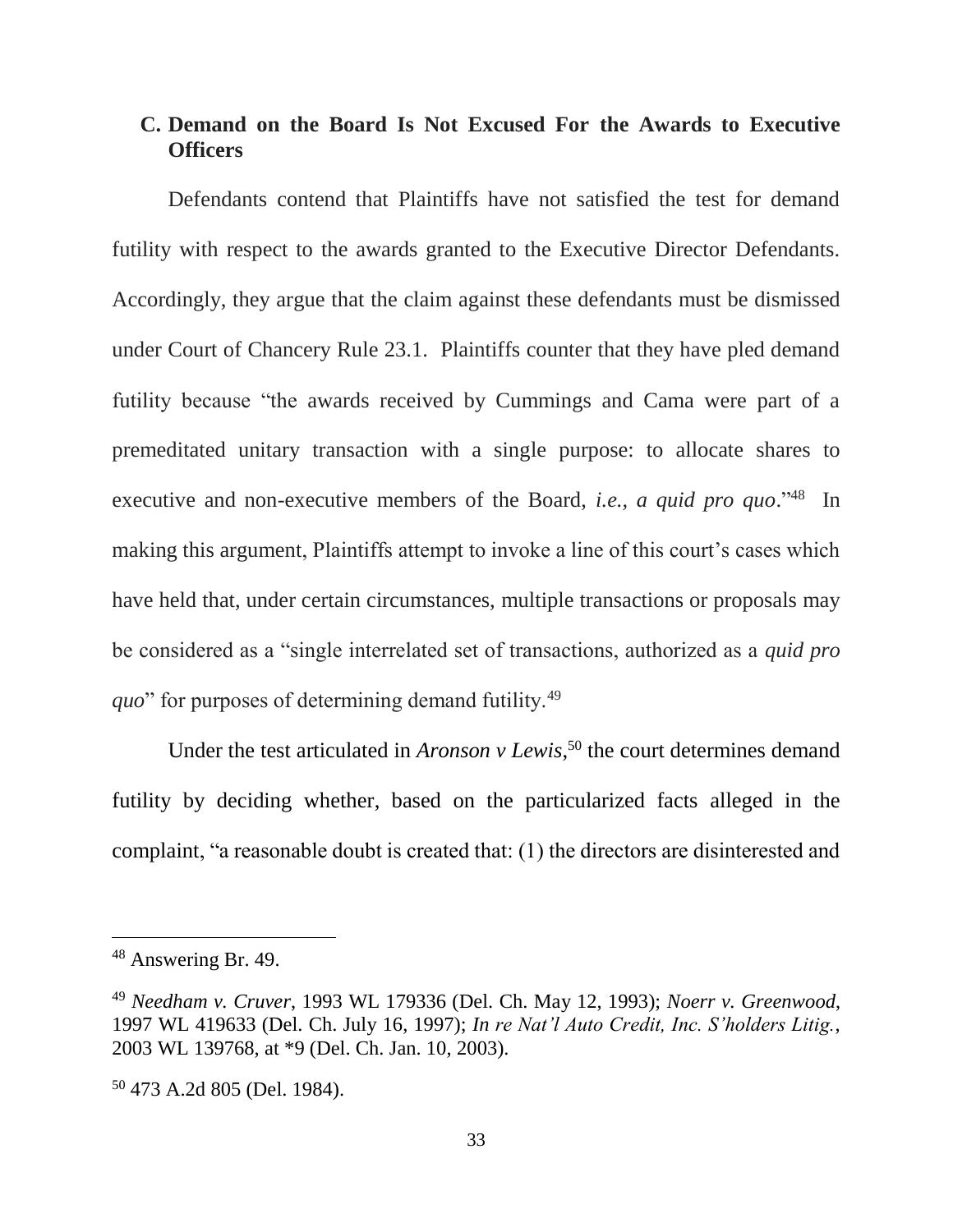independent and (2) the challenged transaction was otherwise the product of a valid exercise of business judgment."<sup>51</sup> Here, Plaintiffs argue that each director's disinterestedness and independence must be analyzed in light of the fact that the decision to approve the grant of awards to the non-employee directors was part of the same single, self-interested scheme to grant awards to the executive officers. Defendants disagree and point to the fact that the votes of the executive officers were not necessary for the approval of the grant of awards to the non-employee directors and, therefore, there could be no *quid pro quo*.

After carefully reviewing the Complaint, I am satisfied that Plaintiffs cannot invoke the *quid pro quo* theory on these facts. Even if the Plaintiffs did not have to demonstrate that the non-employee directors needed the votes of the executive officers for the approval of their own awards, they would still need to plead facts that allow a reasonable inference that the non-employee directors received *something* in return for their approval of the grants to the Executive Director Defendants before the Court could deem the two transactions as one self-interested scheme for purposes of demand futility.<sup>52</sup>

<sup>51</sup> *Id.* at 814. Because the entire board approved the awards, the *Aronson* test applies.

<sup>52</sup> This court has previously referred to the necessary showing as a "*quid pro quo* trade." *Freedman v. Adams*, 2012 WL 1345638, at \*8 (Del. Ch. Mar. 30, 2012) ("[T]he Plaintiff has not approached pleading sufficient particularized facts to allow the Court to infer that a *quid pro quo* trade took place."). In other words, the Plaintiffs were required to plead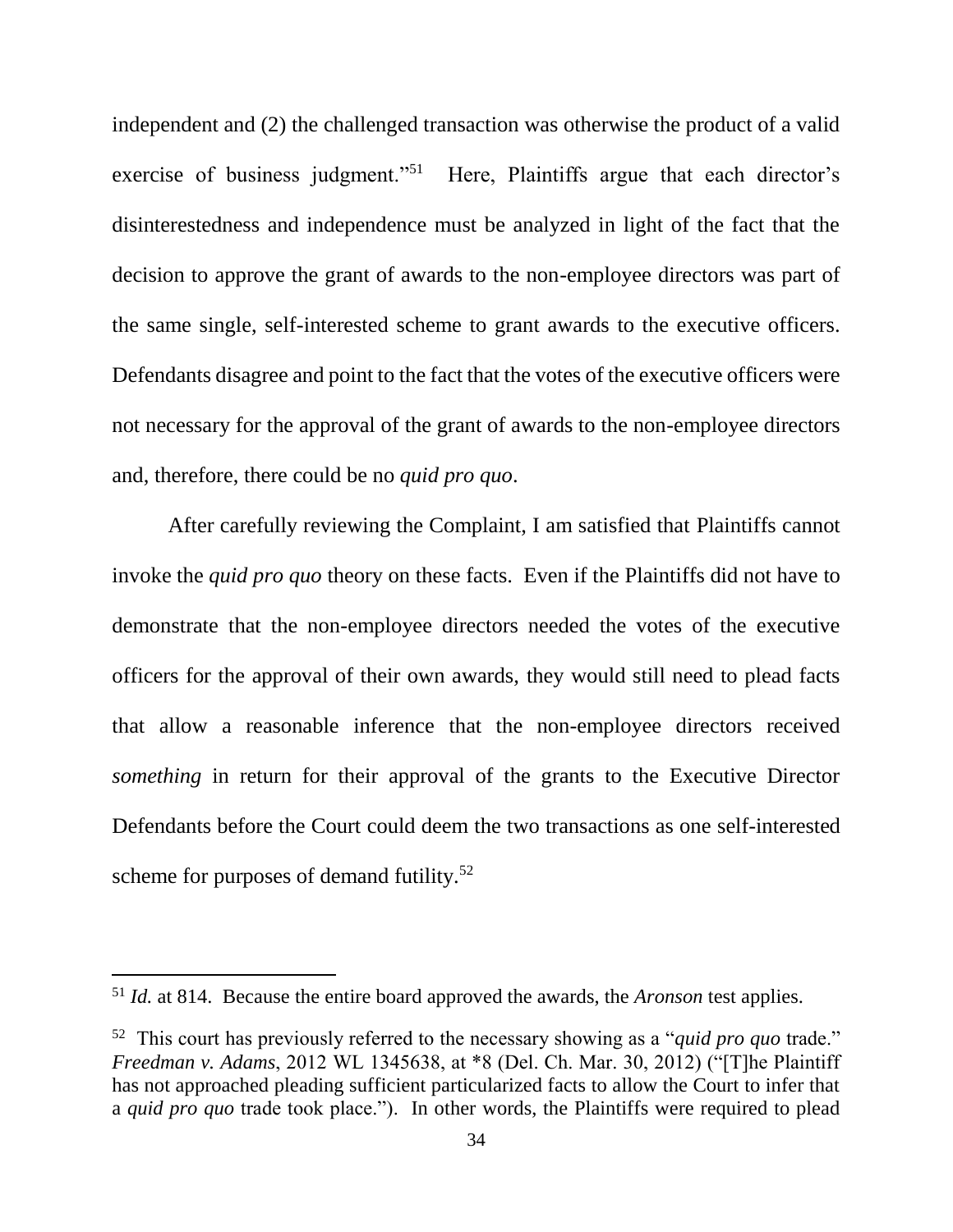The Non-Employee Director Defendants received nothing in exchange for their approval of the executive awards. The grants of equity awards to all directors were approved based on the parameters of a stockholder-approved plan. Under the same plan, the independent directors then made a decision to grant awards to executive officers, again within the terms of the stockholder-approved plan. There was no "*quid pro quo* trade" here; the Board was simply implementing an equity incentive plan that had already been approved by stockholders within the specific parameters of that plan. In this situation, when making awards to Cummings and Cama, the directors "could disinterestedly asses the challenge to the individual Plan under which they did not benefit."<sup>53</sup>

Moreover, it cannot be ignored that the votes of Cummings and Cama were not required to approve the awards to the non-employee directors. And Plaintiffs have failed to plead any facts that would allow a reasonable inference that Cummings or Cama would not have supported the awards to the non-employee directors had their own awards not been approved. The *quid pro quo* theory does not hold together under these circumstances.

sufficient particularized facts to allow the Court to infer some type of "causal connection" between the two acts. *Id.*

<sup>53</sup> *Noerr*, 1997 WL 419633, at \*10.